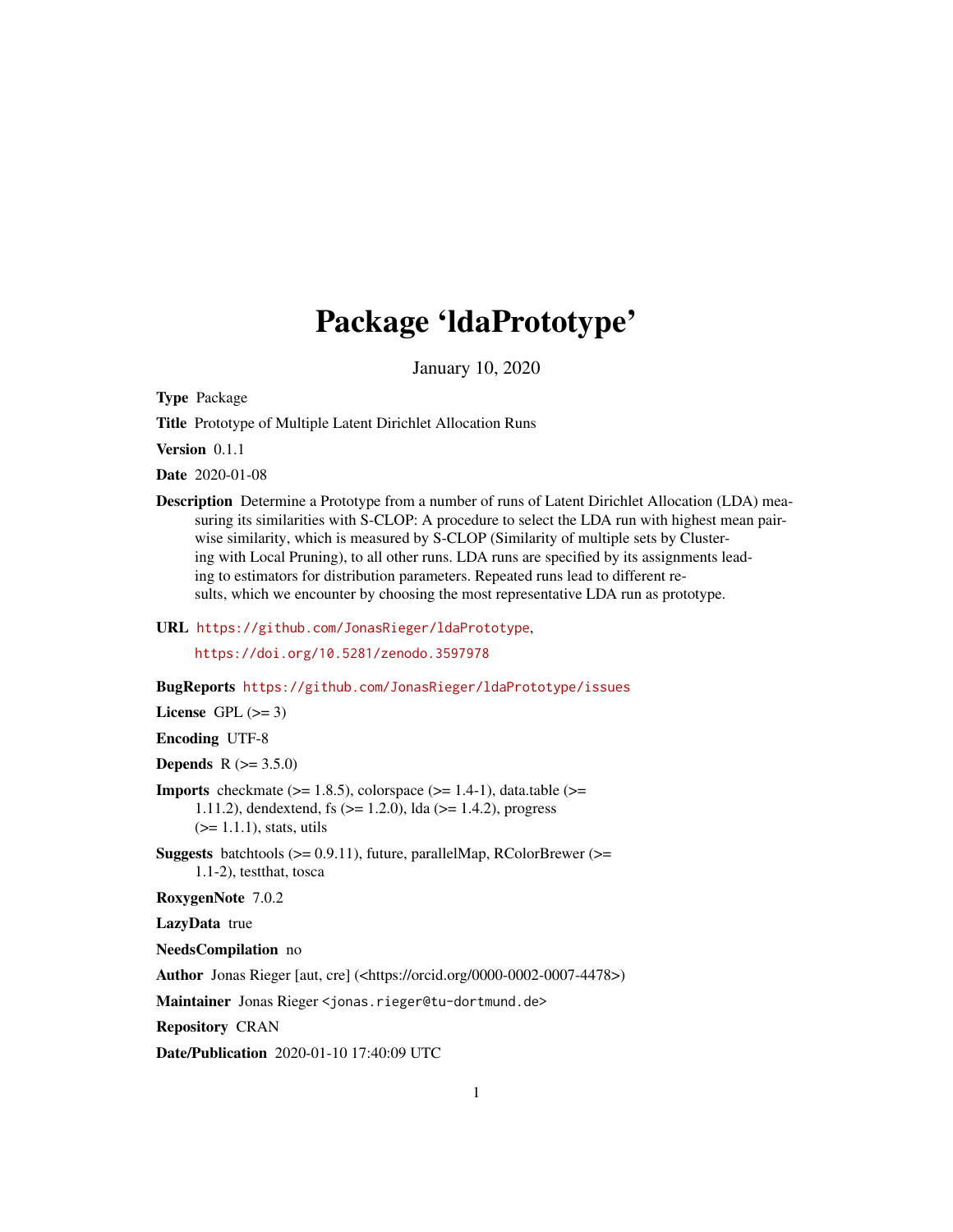## <span id="page-1-0"></span>R topics documented:

|       | $ldaPrototype-package \ldots \ldots \ldots \ldots \ldots \ldots \ldots \ldots \ldots \ldots \ldots \ldots 2$ |    |
|-------|--------------------------------------------------------------------------------------------------------------|----|
|       |                                                                                                              | -3 |
|       |                                                                                                              | -5 |
|       |                                                                                                              | -6 |
|       |                                                                                                              |    |
|       |                                                                                                              |    |
|       |                                                                                                              |    |
|       |                                                                                                              |    |
|       |                                                                                                              |    |
|       |                                                                                                              |    |
|       |                                                                                                              |    |
|       |                                                                                                              |    |
|       |                                                                                                              |    |
|       |                                                                                                              |    |
|       |                                                                                                              |    |
|       |                                                                                                              |    |
|       |                                                                                                              |    |
|       |                                                                                                              |    |
|       |                                                                                                              |    |
|       |                                                                                                              |    |
| Index |                                                                                                              |    |
|       |                                                                                                              | 33 |
|       |                                                                                                              |    |

ldaPrototype-package *ldaPrototype: Prototype of Multiple Latent Dirichlet Allocation Runs*

## Description

Determine a Prototype from a number of runs of Latent Dirichlet Allocation (LDA) measuring its similarities with S-CLOP: A procedure to select the LDA run with highest mean pairwise similarity, which is measured by S-CLOP (Similarity of multiple sets by Clustering with Local Pruning), to all other runs. LDA runs are specified by its assignments leading to estimators for distribution parameters. Repeated runs lead to different results, which we encounter by choosing the most representative LDA run as prototype.

For bug reports and feature requests please use the issue tracker: [https://github.com/JonasRiege](https://github.com/JonasRieger/ldaPrototype/issues)r/ [ldaPrototype/issues](https://github.com/JonasRieger/ldaPrototype/issues).

## Data

[reuters](#page-29-1) Example Dataset (91 articles from Reuters) for testing.

## **Constructor**

[LDA](#page-17-1) LDA objects used in this package.

[as.LDARep](#page-4-1) LDARep objects.

[as.LDABatch](#page-2-1) LDABatch objects.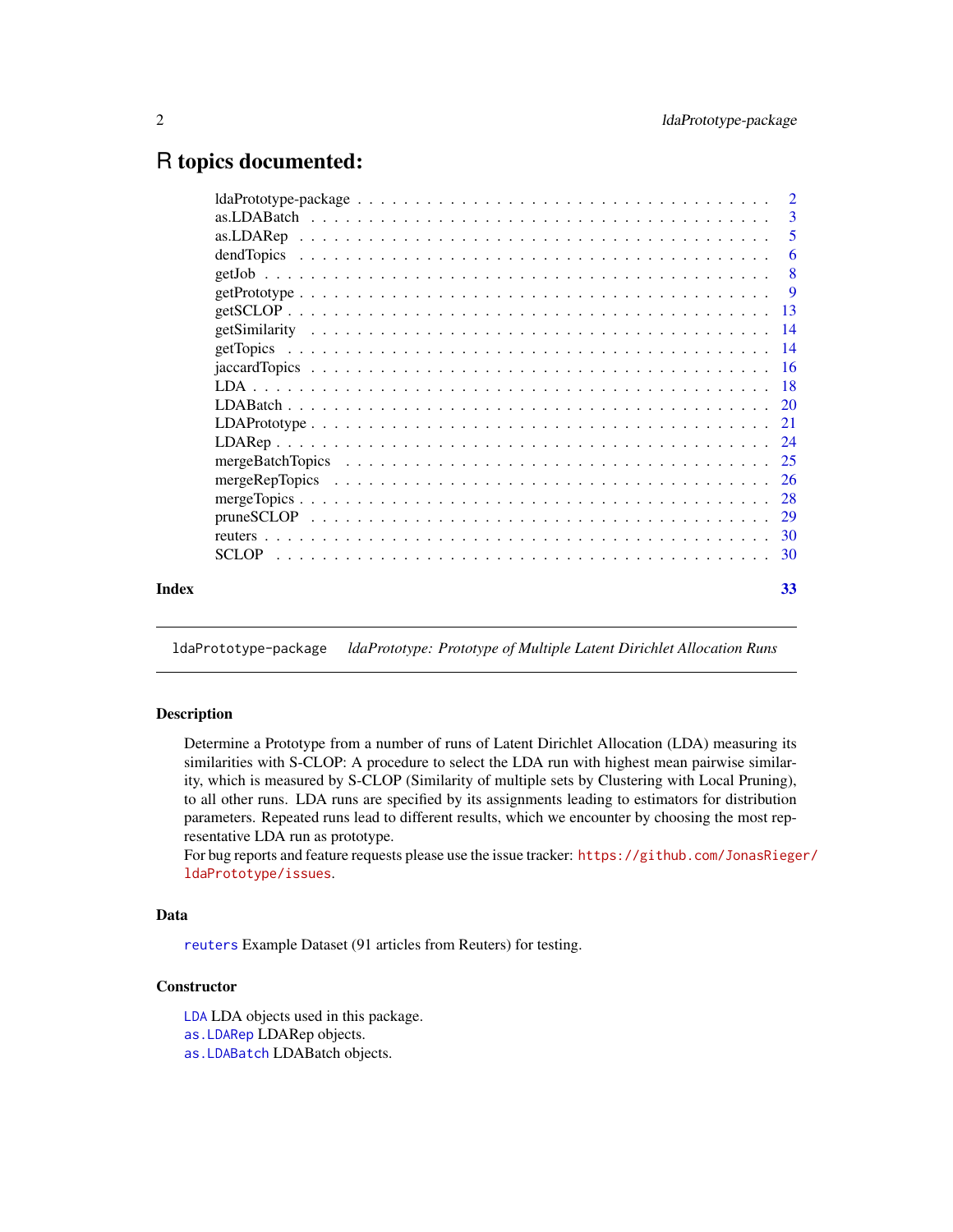#### <span id="page-2-0"></span>as.LDABatch 3

## Getter

[getTopics](#page-13-1) Getter for [LDA](#page-17-1) objects. [getJob](#page-7-1) Getter for [LDARep](#page-23-1) and [LDABatch](#page-19-1) objects. [getSimilarity](#page-13-2) Getter for [TopicSimilarity](#page-15-1) objects. [getSCLOP](#page-12-1) Getter for [PrototypeLDA](#page-8-1) objects. [getPrototype](#page-8-1) Determine the Prototype LDA.

## Performing multiple LDAs

[LDARep](#page-23-1) Performing multiple LDAs locally (using parallelization). [LDABatch](#page-19-1) Performing multiple LDAs on Batch Systems.

#### Calculation Steps (Workflow) to determine the Prototype LDA

[mergeTopics](#page-27-1) Merge topic matrices from multiple LDAs. [jaccardTopics](#page-15-1) Calculate topic similarities. [dendTopics](#page-5-1) Create a dendrogram from topic similarities. [SCLOP](#page-29-2) Determine various S-CLOP values. [pruneSCLOP](#page-28-1) Prune [TopicDendrogram](#page-5-1) objects.

## **Shortcuts**

[getPrototype](#page-8-1) Shortcut which includes all calculation steps. [LDAPrototype](#page-20-1) Shortcut which performs multiple LDAs and determines their Prototype.

#### Author(s)

Maintainer: Jonas Rieger <jonas.rieger@tu-dortmund.de> [\(ORCID\)](https://orcid.org/0000-0002-0007-4478)

## See Also

Useful links:

- <https://github.com/JonasRieger/ldaPrototype>
- <https://doi.org/10.5281/zenodo.3597978>
- Report bugs at <https://github.com/JonasRieger/ldaPrototype/issues>

<span id="page-2-1"></span>as.LDABatch *LDABatch Constructor*

#### Description

Constructs a [LDABatch](#page-19-1) object for given elements reg, job and id.

#### Usage

```
as.LDABatch(reg, job, id)
```
is.LDABatch(obj, verbose = FALSE)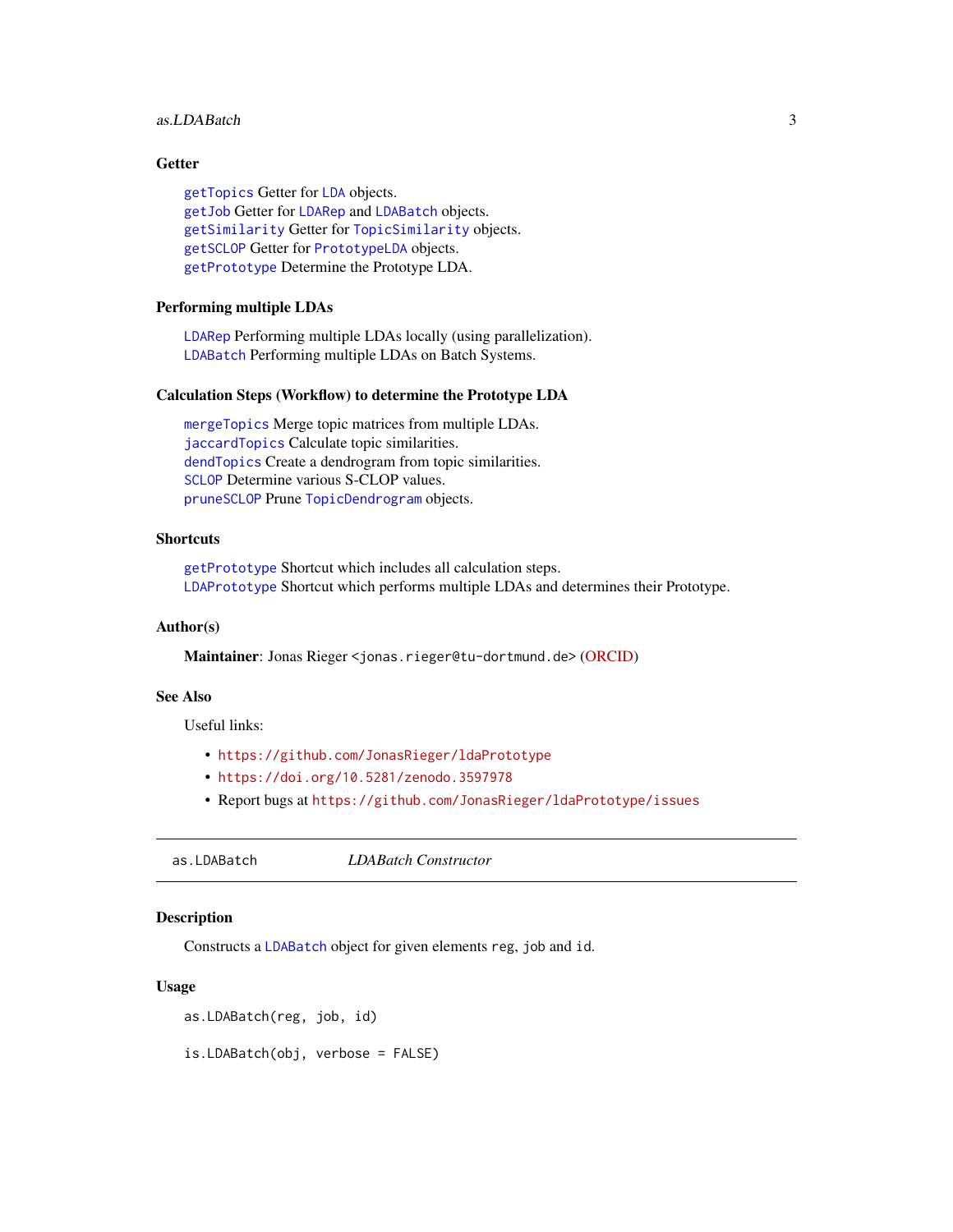## <span id="page-3-0"></span>Arguments

| reg     | [Registry]<br>Registry. See findDone.                                                                                                           |
|---------|-------------------------------------------------------------------------------------------------------------------------------------------------|
| job     | [data.frame or integer]<br>A data frame or data table with a column named "job.id" or a vector of integerish<br>job ids. See reduceResultsList. |
| id      | [character(1)]<br>A name for the registry. If not passed, the folder's name is extracted from reg.                                              |
| obi     | [R object]<br>Object to test.                                                                                                                   |
| verbose | [logical(1)]<br>Should test information be given in the console?                                                                                |

## Details

Given a [Registry](#page-0-0) the function returns a [LDABatch](#page-19-1) object, which can be handled using the getter functions at [getJob](#page-7-1).

#### Value

named list with entries id for the registry's folder name, jobs for the submitted jobs' ids and its parameter settings and reg for the registry itself.

## See Also

Other constructor functions: [LDA\(](#page-17-1)), [as.LDARep\(](#page-4-1))

Other batch functions: [LDABatch\(](#page-19-1)), [getJob\(](#page-7-1)), [mergeBatchTopics\(](#page-24-1))

## Examples

```
batch = LDABatch(docs = reuters_docs, vocab = reuters_vocab, K = 15, chunk.size = 20)
batch
```

```
batch2 = as.LDABatch(reg = getRegistry(batch))
batch2
head(getJob(batch2))
```

```
batch3 = as.LDABatch()
batch3
```

```
### one way of loading an existing registry ###
batchtools::loadRegistry("LDABatch")
batch = as.LDABatch()
```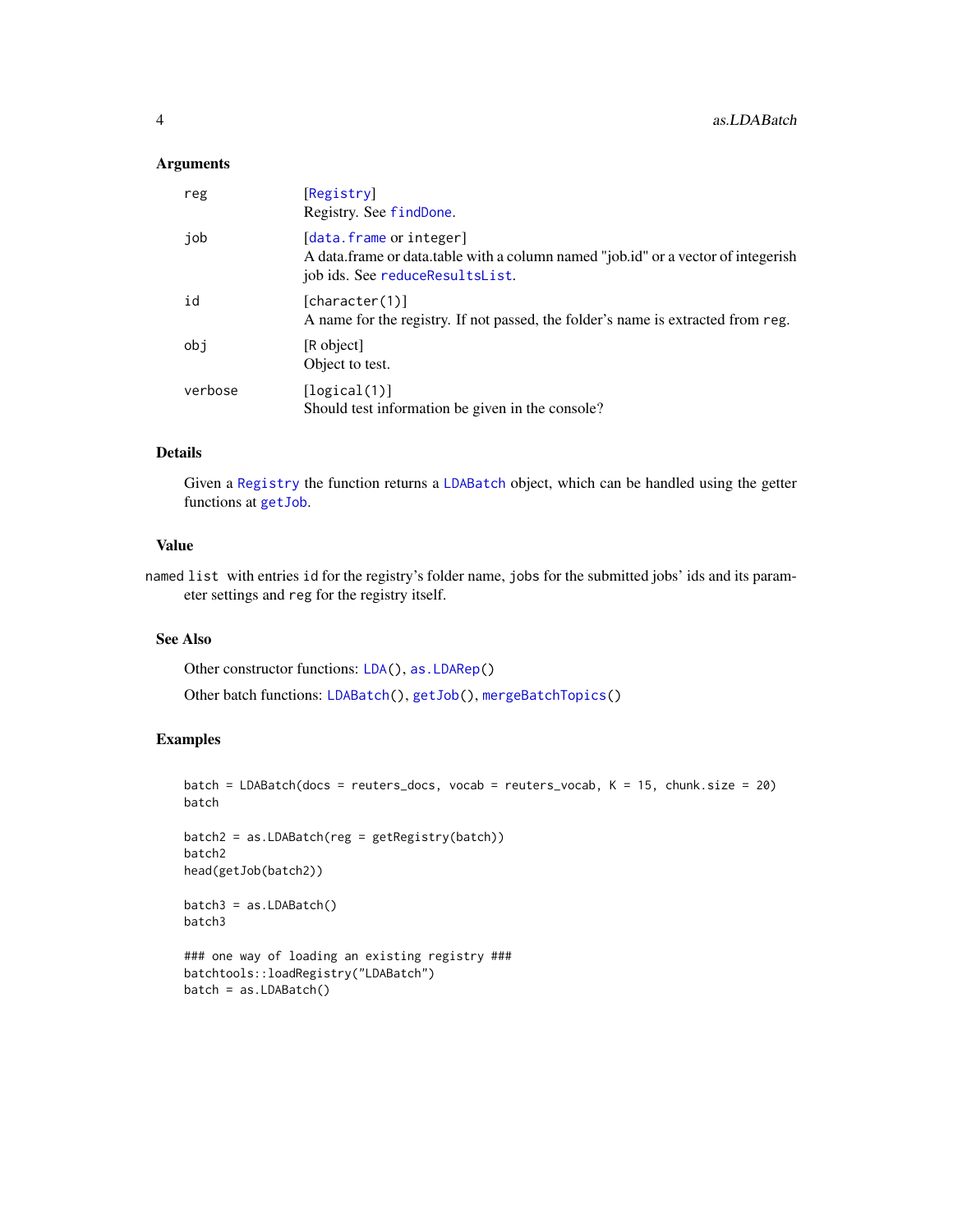<span id="page-4-1"></span><span id="page-4-0"></span>

## Description

Constructs a [LDARep](#page-23-1) object for given elements lda, job and id.

## Usage

```
as.LDARep(...)
## Default S3 method:
as.LDARep(lda, job, id, ...)
## S3 method for class 'LDARep'
as.LDARep(x, ...)
is.LDARep(obj, verbose = FALSE)
```
## Arguments

| $\ddotsc$ | additional arguments                                                                                                                                                                                                                                                                                           |
|-----------|----------------------------------------------------------------------------------------------------------------------------------------------------------------------------------------------------------------------------------------------------------------------------------------------------------------|
| lda       | [named list]<br>List of LDA objects, named by the corresponding "job.id" (integerish). If list<br>is unnamed, names are set.                                                                                                                                                                                   |
| job       | [data.frame or named vector]<br>A data.frame or data.table with named columns (at least) "job.id" (integerish),<br>"K", "alpha", "eta" and "num.iterations" or a named vector with entries (at least)<br>"K", "alpha", "eta" and "num.iterations". If not passed, it is interpreted from<br>param of each LDA. |
| id        | [character(1)]<br>A name for the computation. If not passed, it is set to "LDARep".                                                                                                                                                                                                                            |
| X         | [named list]<br>LDABatch or LDARep object.                                                                                                                                                                                                                                                                     |
| obj       | [R object]<br>Object to test.                                                                                                                                                                                                                                                                                  |
| verbose   | [logical(1)]<br>Should test information be given in the console?                                                                                                                                                                                                                                               |

## Details

Given a list of [LDA](#page-17-1) objects the function returns a [LDARep](#page-23-1) object, which can be handled using the getter functions at [getJob](#page-7-1).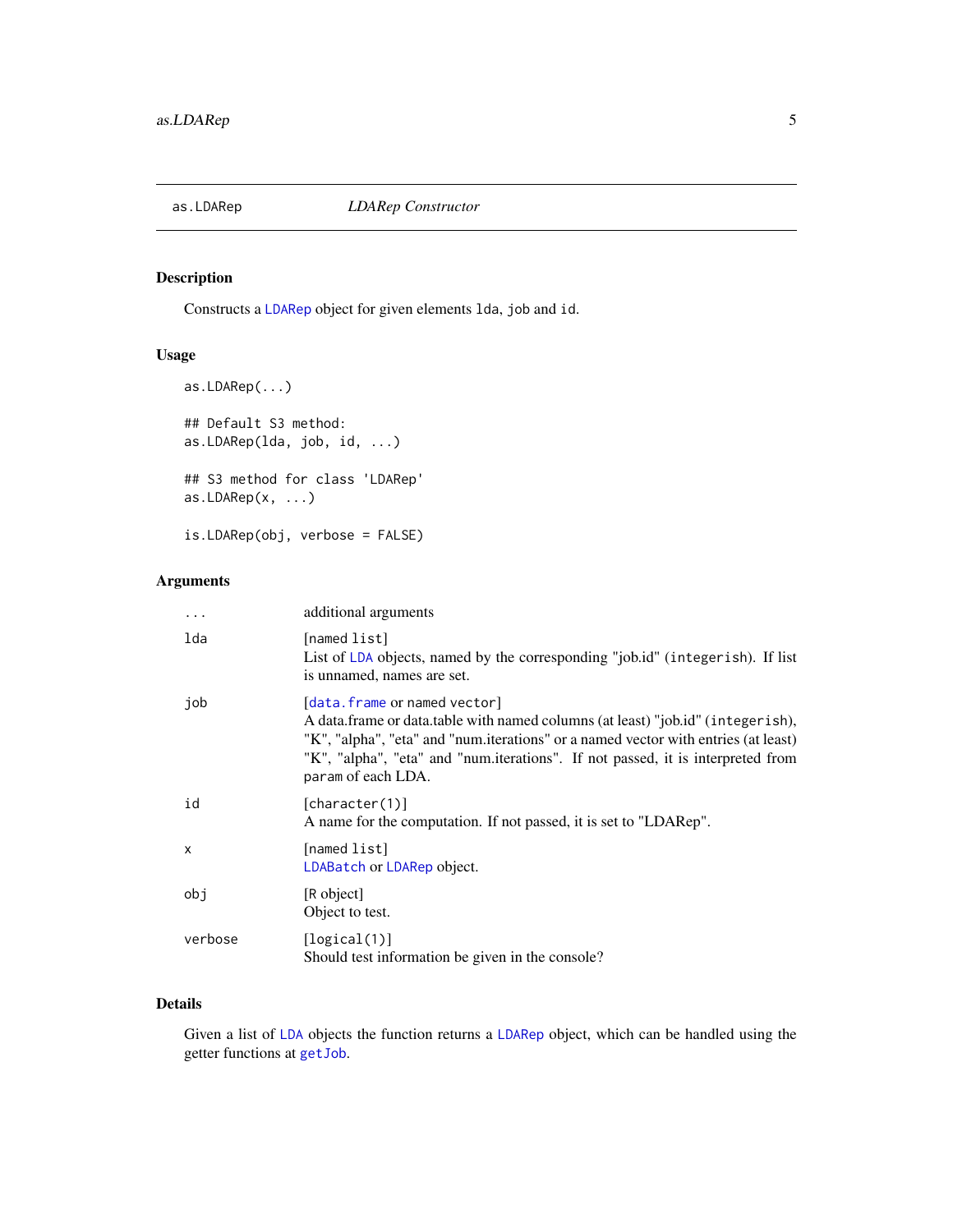<span id="page-5-0"></span>named list with entries id for computation's name, jobs for the parameter settings and lda for the results themselves.

#### See Also

Other constructor functions: [LDA\(](#page-17-1)), [as.LDABatch\(](#page-2-1))

Other replication functions: [LDAPrototype\(](#page-20-1)), [LDARep\(](#page-23-1)), [getJob\(](#page-7-1)), [mergeRepTopics\(](#page-25-1))

#### Examples

```
res = LDARep(docs = reuters_docs, vocab = reuters_vocab, n = 4, K = 7, num.iterations = 20)
lda = getLDA(res)res2 = as.LDARep(lda, id = "newName")
res2
getJob(res2)
getJob(res)
batch = LDABatch(docs = reuters_docs, vocab = reuters_vocab, n = 4, id = "TEMP", K = 30)
res3 = as.LDARep(batch)
res3
getJob(res3)
```
<span id="page-5-1"></span>

| dendTopics | Topic Dendrogram |
|------------|------------------|
|------------|------------------|

## Description

Builds a dendrogram for topics based on their pairwise similarities using the cluster algorithm [hclust](#page-0-0).

#### Usage

```
dendTopics(sims, ind, method = "complete")
## S3 method for class 'TopicDendrogram'
```

```
plot(x, pruning, pruning.par, ...)
```

```
TopicSimilarity object or lower triangular named matrix]
                 TopicSimilarity object or pairwise jaccard similarities of underlying topics as
                 the sims element from TopicSimilarity objects. The topic names should be
                 formatted as <Run X>.<Topic Y>, so that the name before the first dot identifies
                 the LDA run.
```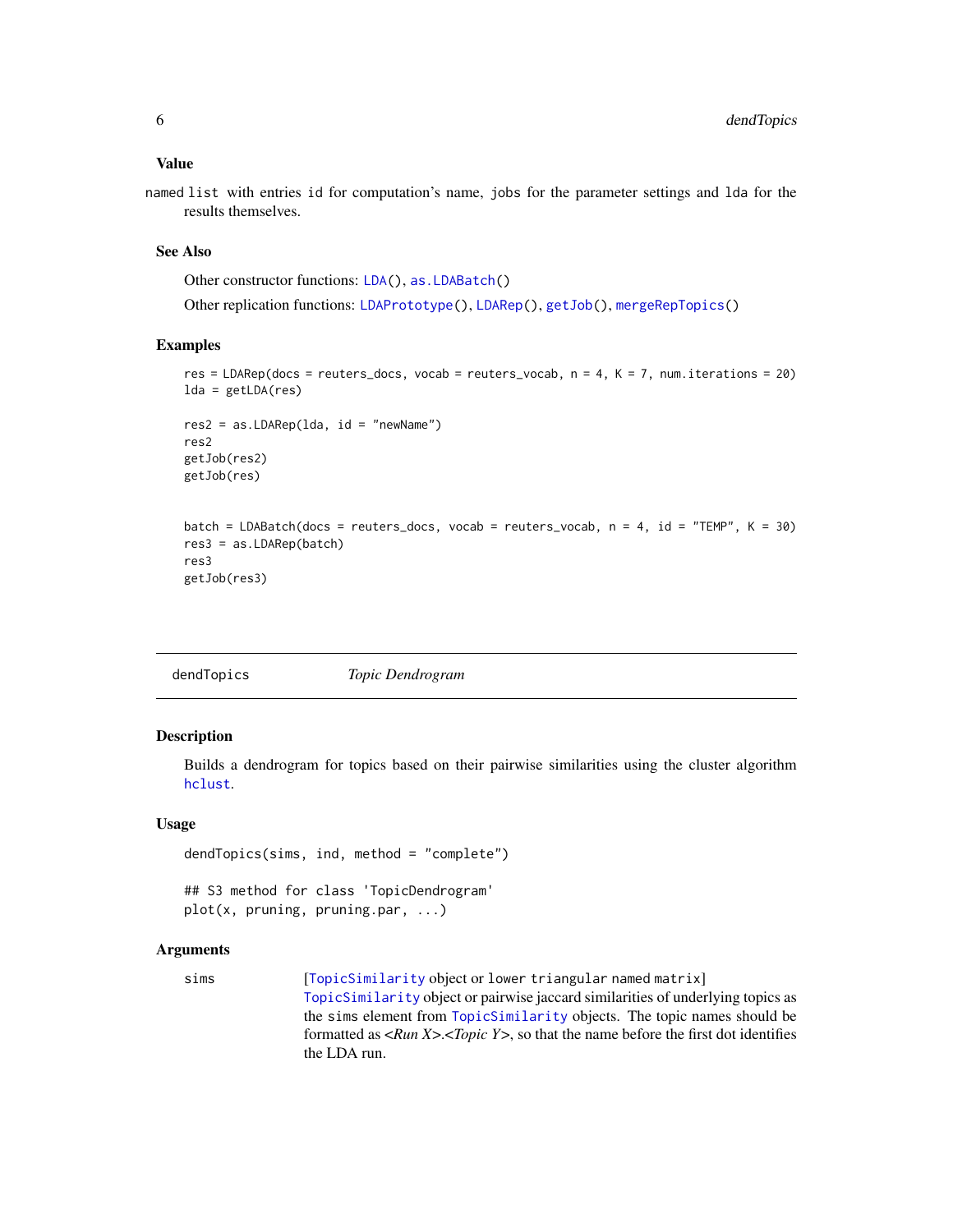## <span id="page-6-0"></span>dendTopics 7

| ind         | [integer or character]<br>An integerish vector for specifying the topics taken into account. Alternatively<br>a character vector can be passed. Then, all topics are taken for which the name<br>contain at least one of the phrases in ind (see grep1). By default all topics are<br>considered. |
|-------------|---------------------------------------------------------------------------------------------------------------------------------------------------------------------------------------------------------------------------------------------------------------------------------------------------|
| method      | [character(1)]<br>The agglomeration method. See holust.                                                                                                                                                                                                                                           |
| X           | an R object.                                                                                                                                                                                                                                                                                      |
| pruning     | [list of dendrograms]<br>Pruning SCLOP object specifying the best possible local pruning state.                                                                                                                                                                                                   |
| pruning.par | [list]<br>List of parameters to mark the pruning. See section "Details" at dend Topics for<br>default parameters. Types for marking the pruning state are "abline", "color"<br>and "both".                                                                                                        |
| .           | additional arguments.                                                                                                                                                                                                                                                                             |
|             |                                                                                                                                                                                                                                                                                                   |

## Details

The label´s colors are determined based on their Run belonging using [rainbow\\_hcl](#page-0-0) by default. Colors can be manipulated using [labels\\_colors](#page-0-0). Analogously, the labels themself can be manipulated using [labels](#page-0-0). For both the function [order.dendrogram](#page-0-0) is useful.

The resulting [dendrogram](#page-0-0) can be plotted. In addition, it is possible to mark a pruning state in the plot, either by color or by separator lines (or both) setting pruning.par. For the default values of pruning.par call the corresponding function on any [PruningSCLOP](#page-28-1) object.

#### Value

[dendrogram](#page-0-0) [TopicDendrogram](#page-5-1) object (and [dendrogram](#page-0-0) object) of all considered topics.

## See Also

Other plot functions: [pruneSCLOP\(](#page-28-1))

Other TopicSimilarity functions: [getSimilarity\(](#page-13-2)), [jaccardTopics\(](#page-15-1))

Other workflow functions: [LDARep\(](#page-23-1)), [SCLOP\(](#page-29-2)), [getPrototype\(](#page-8-1)), [jaccardTopics\(](#page-15-1)), [mergeTopics\(](#page-27-1))

## Examples

```
res = LDARep(docs = reuters_docs, vocab = reuters_vocab, n = 4, K = 10, num.iterations = 30)
topics = mergeTopics(res, vocab = reuters_vocab)
jacc = jaccardTopics(topics, atLeast = 2)
sim = getSimilarity(jacc)
dend = dendTopics(jacc)
dend2 = dendTopics(sim)
```

```
plot(dend)
plot(dendTopics(jacc, ind = c("Rep2", "Rep3")))
```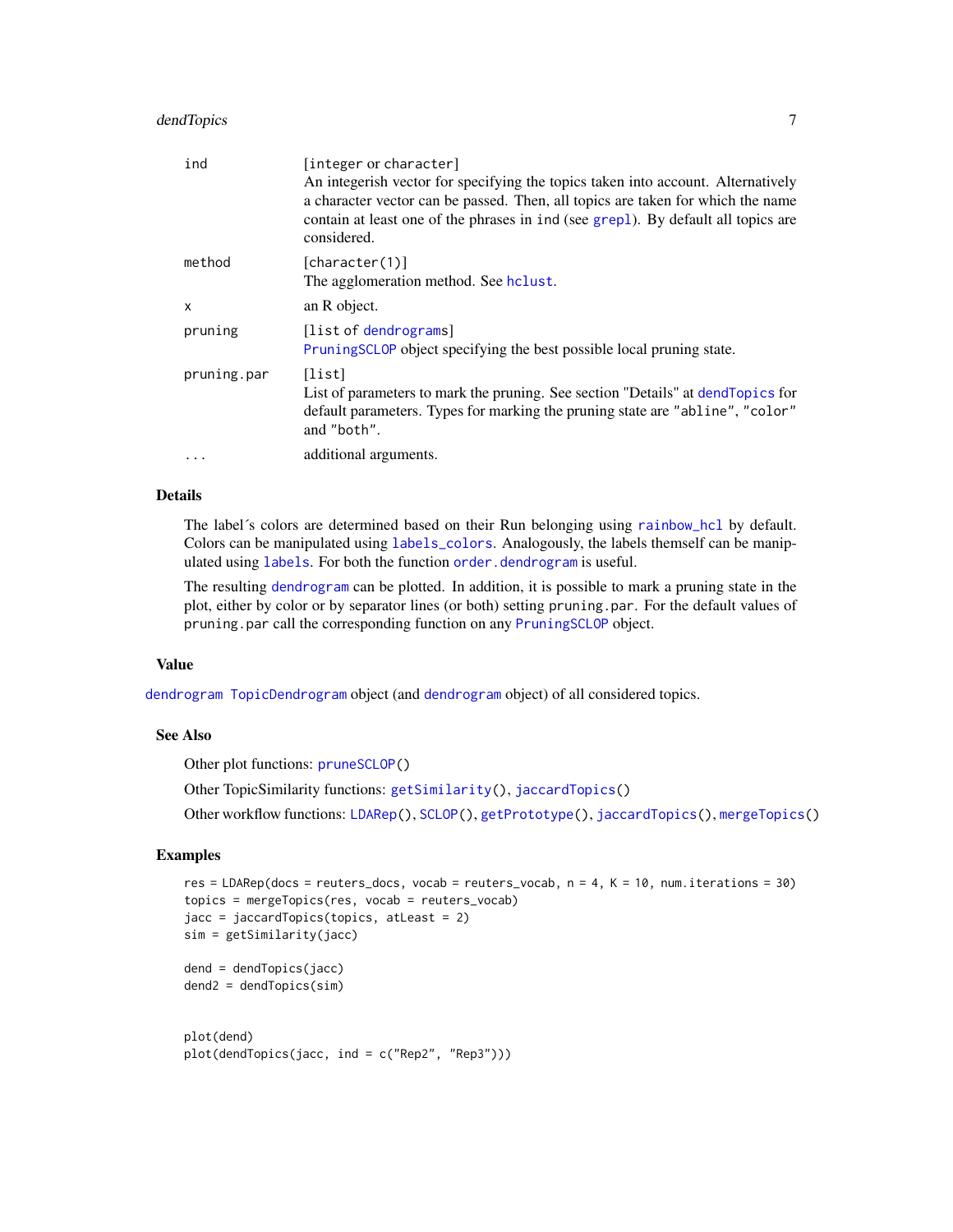```
pruned = pruneSCLOP(dend)
plot(dend, pruning = pruned)
plot(dend, pruning = pruned, pruning.par = list(type = "color"))
plot(dend, pruning = pruned, pruning.par = list(type = "both", lty = 1, lwd = 2, col = "red"))
dend2 = dendTopics(jacc, ind = c("Rep2", "Rep3"))plot(dend2, pruning = pruneSCLOP(dend2), pruning.par = list(lwd = 2, col = "darkgrey"))
```
<span id="page-7-1"></span>getJob *Getter and Setter for LDARep and LDABatch*

#### Description

Returns the job ids and its parameter set (getJob) or the (registry's) id (getID) for a [LDABatch](#page-19-1) or [LDARep](#page-23-1) object. getRegistry returns the registry itself for a [LDABatch](#page-19-1) object. getLDA returns the list of [LDA](#page-17-1) objects for a [LDABatch](#page-19-1) or [LDARep](#page-23-1) object. In addition, you can specify one or more LDAs by their id(s).

setFilDir sets the registry's file directory for a [LDABatch](#page-19-1) object. This is useful if you move the registry´s folder, e.g. if you do your calculations on a batch system, but want to do your evaluation on your desktop computer.

#### Usage

getJob(x) getID(x) getRegistry(x) getLDA(x, job, reduce, all)

setFileDir(x, file.dir)

| x      | [named list]<br>LDABatch or LDARep object.                                                                                                                  |
|--------|-------------------------------------------------------------------------------------------------------------------------------------------------------------|
| job    | [data.frame or integer]<br>A data frame or data table with a column named "job.id" or a vector of integerish<br>job ids.                                    |
| reduce | [logical(1)]<br>If the list of LDAs contains only one element, should the list be reduced and the<br>single (unnamed) element be returned? Default is TRUE. |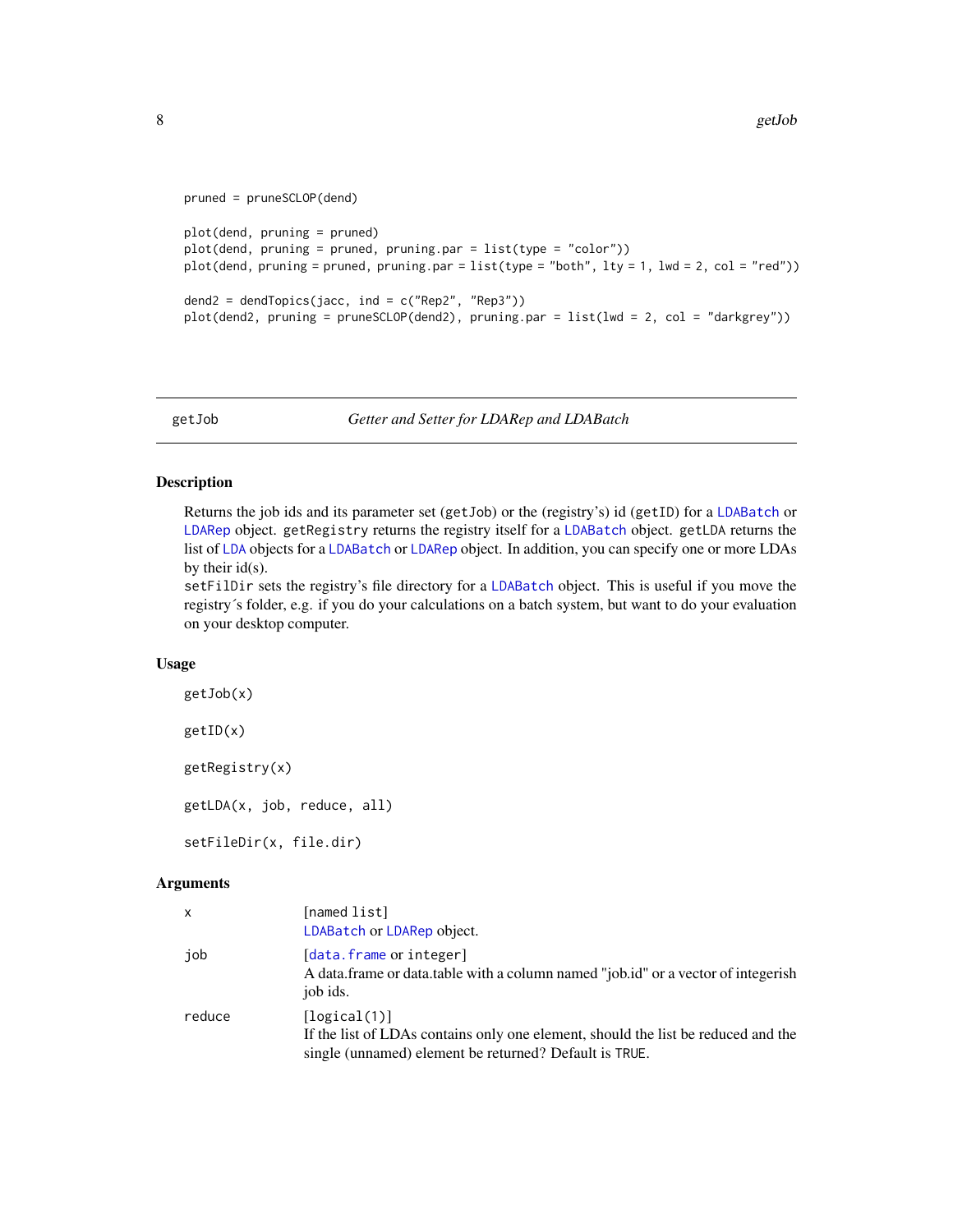<span id="page-8-0"></span>

| all      | not implemented for LDABatch and LDARep object. See getLDA                        |
|----------|-----------------------------------------------------------------------------------|
| file.dir | [Vector to be coerced to a fs_path object.]                                       |
|          | New file directory to overwrite the registry's old one. This can be useful if the |
|          | registry is transferred from a batch system.                                      |

## See Also

```
Other getter functions: getSCLOP(), getSimilarity(), getTopics()
Other replication functions: LDAPrototype(), LDARep(), as.LDARep(), mergeRepTopics()
Other batch functions: LDABatch(), as.LDABatch(), mergeBatchTopics()
```
<span id="page-8-1"></span>getPrototype *Determine the Prototype LDA*

## Description

Returns the Prototype LDA of a set of LDAs. This set is given as [LDABatch](#page-19-1) object, [LDARep](#page-23-1) object, or as list of LDAs. If the matrix of S-CLOP scores sclop is passed, no calculation is needed/done.

#### Usage

```
getPrototype(...)
## S3 method for class 'LDABatch'
getPrototype(
  x,
  vocab,
  limit.rel,
  limit.abs,
  atLeast,
  progress = TRUE,
 pm.backend,
  ncpus,
  keepTopics = FALSE,
  keepSims = FALSE,
  keepLDAs = FALSE,
  sclop,
  ...
)
## S3 method for class 'LDARep'
getPrototype(
  x,
  vocab,
  limit.rel,
  limit.abs,
```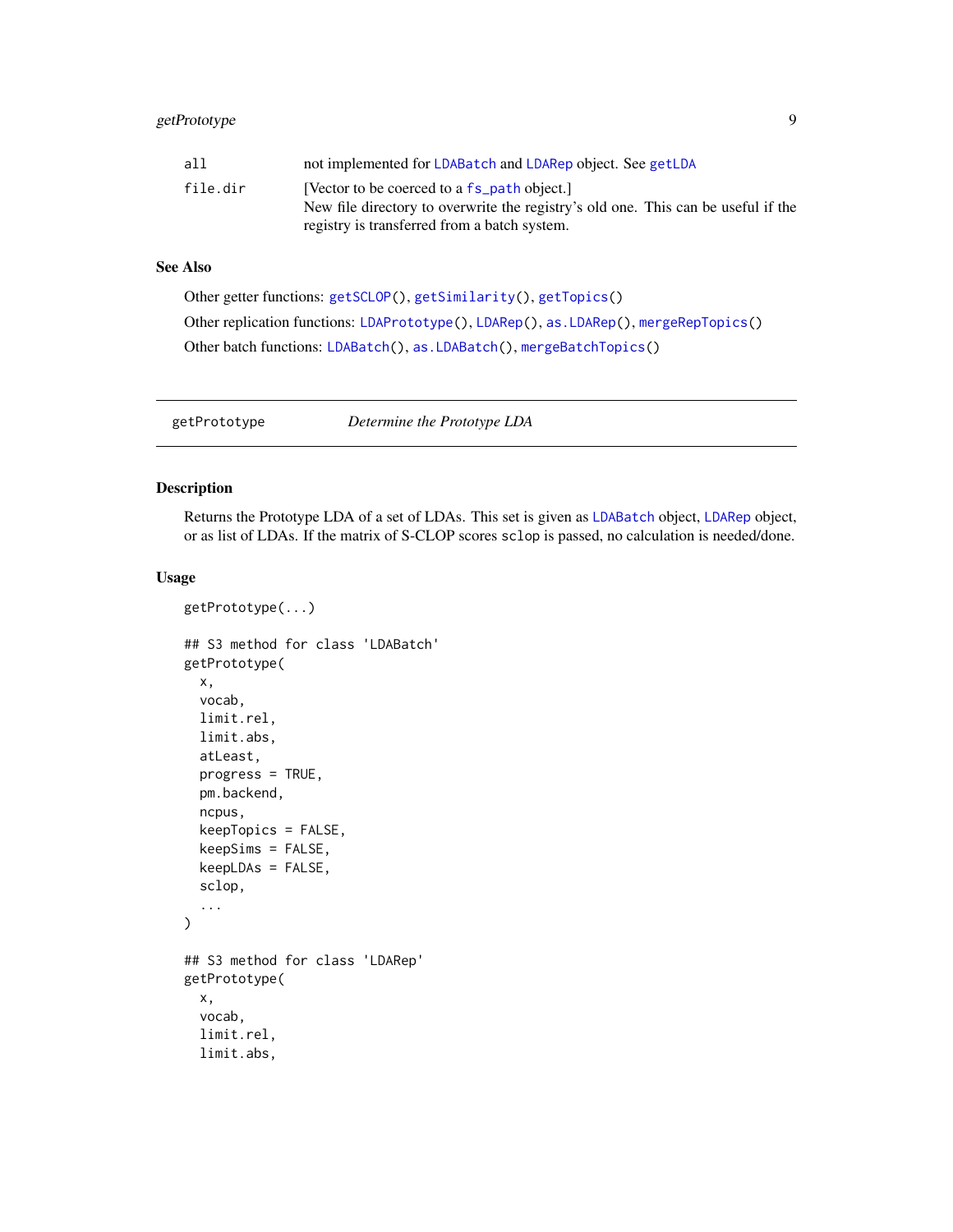<span id="page-9-0"></span>10 getPrototype

```
atLeast,
 progress = TRUE,
 pm.backend,
 ncpus,
 keepTopics = FALSE,
 keepSims = FALSE,
 keepLDAs = FALSE,
  sclop,
  ...
\mathcal{L}## Default S3 method:
getPrototype(
 lda,
 vocab,
  id,
 limit.rel,
 limit.abs,
 atLeast,
 progress = TRUE,
 pm.backend,
 ncpus,
 keepTopics = FALSE,
 keepSims = FALSE,
 keepLDAs = FALSE,
 sclop,
  ...
)
```

| $\ddotsc$    | additional arguments                                                                                                                                                                     |
|--------------|------------------------------------------------------------------------------------------------------------------------------------------------------------------------------------------|
| $\mathsf{x}$ | [named list]<br>LDABatch or LDARep object.                                                                                                                                               |
| vocab        | [character]<br>Vocabularies taken into consideration for merging topic matrices. Not consid-<br>ered, if sclop is passed. Default is the vocabulary of the first LDA.                    |
| limit.rel    | [0,1]<br>See jaccard Topics. Default is 1/500. Not considered for calculation, if sclop<br>is passed. But should be passed determining the correct value for the resulting<br>object.    |
| limit.abs    | [interer(1)]<br>See jaccardTopics. Default is 10. Not considered for calculation, if sclop<br>is passed. But should be passed determining the correct value for the resulting<br>object. |
| atLeast      | [interer(1)]<br>See jaccard Topics. Default is 0. Not considered for calculation, if sclop is                                                                                            |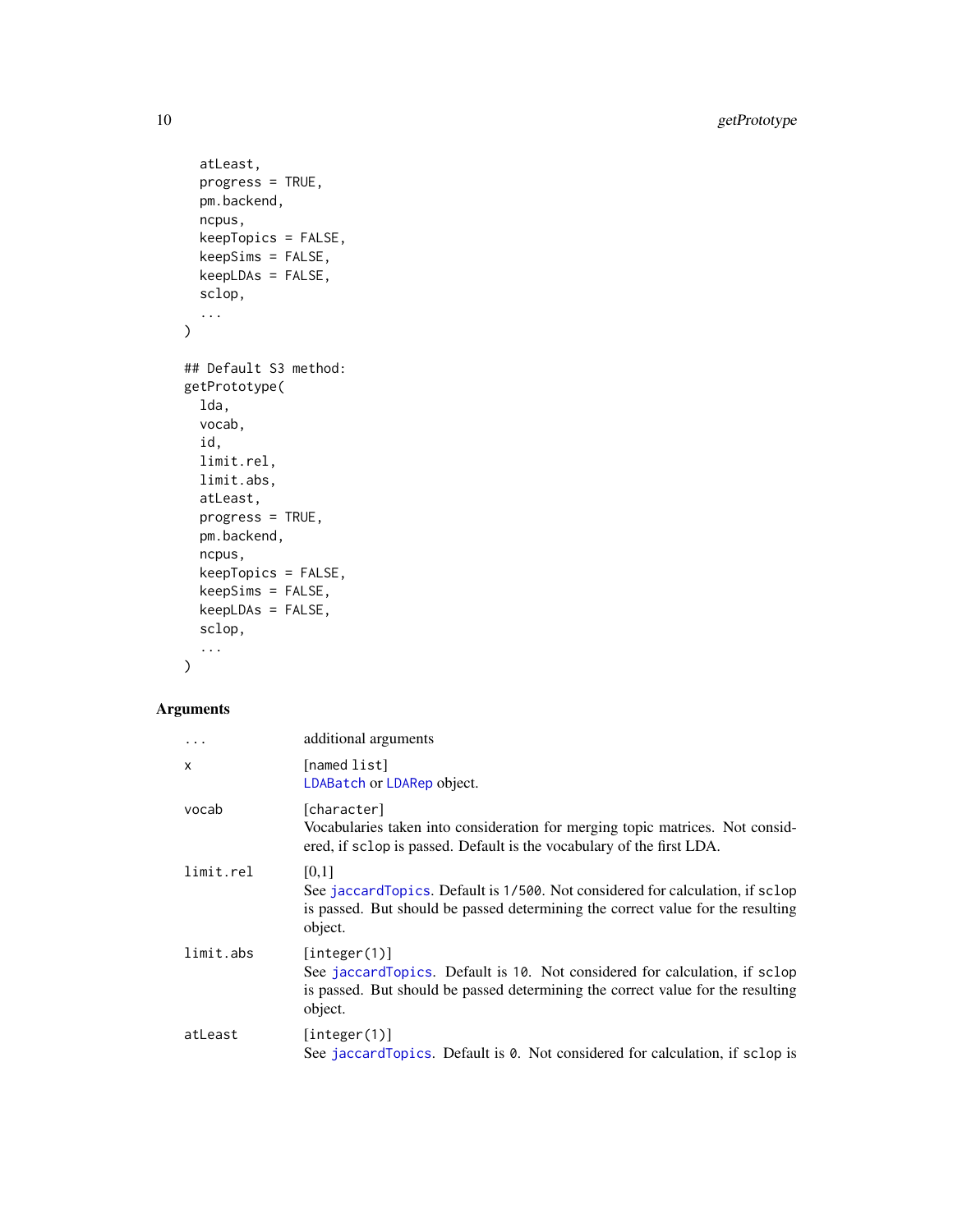<span id="page-10-0"></span>

|            | passed. But should be passed determining the correct value for the resulting<br>object.                                                                                                                                         |
|------------|---------------------------------------------------------------------------------------------------------------------------------------------------------------------------------------------------------------------------------|
| progress   | [logical(1)]<br>Should a nice progress bar be shown for the steps of mergeTopics and jaccardTopics?<br>Turning it off, could lead to significantly faster calculation. Default ist TRUE. Not<br>considered, if sclop is passed. |
| pm.backend | [character(1)]<br>One of "multicore", "socket" or "mpi". If pm. backend is set, parallelStart<br>is called before computation is started and parallelstop is called after. Not<br>considered, if sclop is passed.               |
| ncpus      | [integer(1)]<br>Number of (physical) CPUs to use. If pm. backend is passes, default is deter-<br>mined by availableCores. Not considered, if sclop is passed.                                                                   |
| keepTopics | [logical(1)]<br>Should the merged topic matrix from mergeTopics be kept? Not considered, if<br>sclop is passed.                                                                                                                 |
| keepSims   | [logical(1)]<br>Should the calculated topic similarities matrix from jaccardTopics be kept?<br>Not considered, if sclop is passed.                                                                                              |
| keepLDAs   | [logical(1)]<br>Should the considered LDAs be kept?                                                                                                                                                                             |
| sclop      | [symmetrical named matrix]<br>(optional) All pairwise S-CLOP scores of the given LDA runs determined by<br>SCLOP.pairwise. Matching of names is not implemented yet, so order matters.                                          |
| lda        | [named list]<br>List of LDA objects, named by the corresponding "job.id".                                                                                                                                                       |
| id         | [character(1)]<br>A name for the computation. If not passed, it is set to "LDARep". Not consid-<br>ered for LDABatch or LDARep objects.                                                                                         |
|            |                                                                                                                                                                                                                                 |

## Details

While [LDAPrototype](#page-20-1) marks the overall shortcut for performing multiple LDA runs and choosing the Prototype of them, getPrototype just hooks up at determining the Prototype. The generation of multiple LDAs has to be done before use of this function. The function is flexible enough to use it at at least two steps/parts of the analysis: After generating the LDAs (no matter whether as LDABatch or LDARep object) or after determing the pairwise SCLOP values.

To save memory a lot of interim calculations are discarded by default.

If you use parallel computation, no progress bar is shown.

For details see the details sections of the workflow functions.

#### Value

named list with entries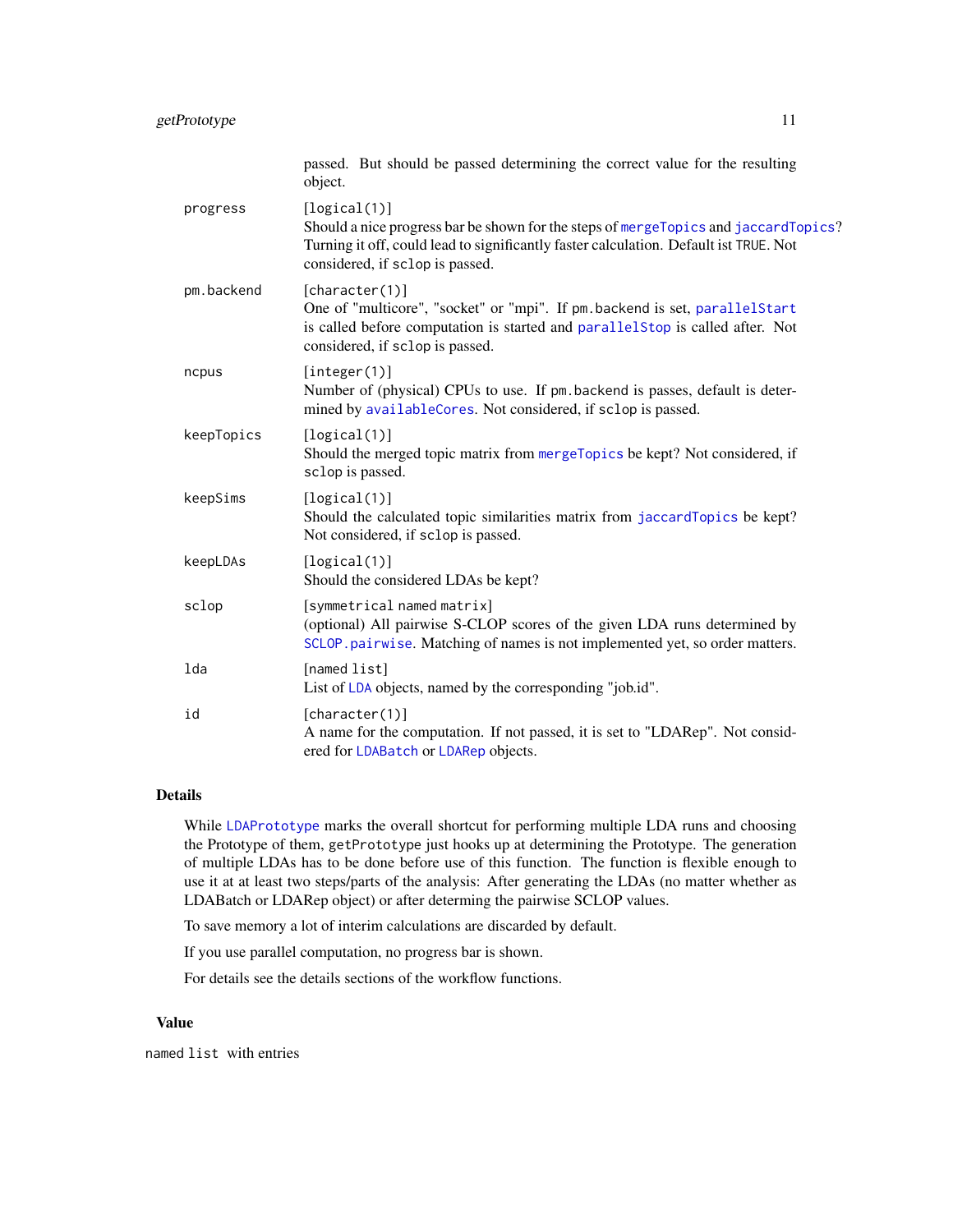- <span id="page-11-0"></span>lda List of [LDA](#page-17-1) objects of the determined Prototype LDA and - if keepLDAs is TRUE - all considered LDAs.
- protoid [character(1)] Name (ID) of the determined Prototype LDA.
- id [character(1)] See above.
- param [named list] with parameter specifications for limit.rel [0,1], limit.abs [integer(1)] and atLeast [integer(1)] See above for explanation.
- topics [named matrix] with the count of vocabularies (row wise) in topics (column wise).
- sims [lower triangular named matrix] with all pairwise jaccard similarities of the given topics.
- wordslimit [integer] with counts of words determined as relevant based on limit.rel and limit.abs.
- wordsconsidered [integer] with counts of considered words for similarity calculation. Could differ from wordslimit, if atLeast is greater than zero.
- sclop [symmetrical named matrix] with all pairwise S-CLOP scores of the given LDA runs.

## See Also

Other shortcut functions: [LDAPrototype\(](#page-20-1))

Other PrototypeLDA functions: [LDAPrototype\(](#page-20-1)), [getSCLOP\(](#page-12-1))

Other workflow functions: [LDARep\(](#page-23-1)), [SCLOP\(](#page-29-2)), [dendTopics\(](#page-5-1)), [jaccardTopics\(](#page-15-1)), [mergeTopics\(](#page-27-1))

#### Examples

```
res = LDARep(docs = reuters_docs, vocab = reuters_vocab,
  n = 4, K = 10, num.iterations = 30)
topics = mergeTopics(res, vocab = reuters_vocab)
jacc = jaccardTopics(topics, atLeast = 2)
dend = dendTopics(jacc)
sclop = SCLOP.pairwise(jacc)
getPrototype(lda = getLDA(res), sclop = sclop)
proto = getPrototype(res, vocab = reuters_vocab, keepSims = TRUE,
  limit.abs = 20, attleast = 10proto
getPrototype(proto) # = getLDA(proto)
getConsideredWords(proto)
# > 10 if there is more than one word which is the 10-th often word (ties)
getRelevantWords(proto)
getSCLOP(proto)
```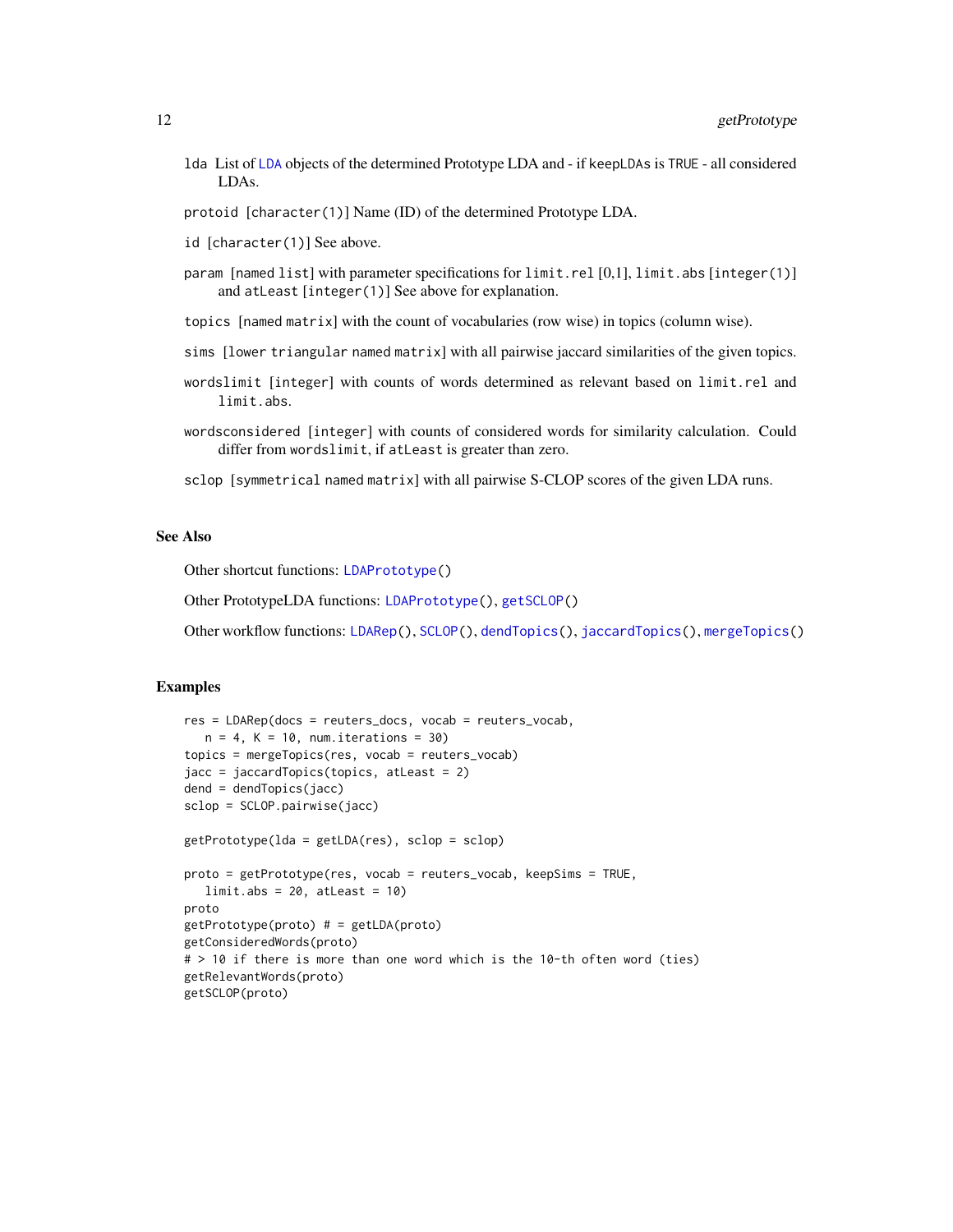<span id="page-12-1"></span><span id="page-12-0"></span>

## Description

Returns the corresponding element of a [PrototypeLDA](#page-8-1) object.

## Usage

```
getSCLOP(x)
## S3 method for class 'PrototypeLDA'
getSimilarity(x)
## S3 method for class 'PrototypeLDA'
getRelevantWords(x)
## S3 method for class 'PrototypeLDA'
getConsideredWords(x)
getMergedTopics(x)
getPrototypeID(x)
## S3 method for class 'PrototypeLDA'
getLDA(x, job, reduce = TRUE, all = FALSE)
## S3 method for class 'PrototypeLDA'
getID(x)
## S3 method for class 'PrototypeLDA'
```
## Arguments

getParam(x)

| $\mathsf{x}$ | [named list]<br>PrototypeLDA object.                                                                                                                                                           |
|--------------|------------------------------------------------------------------------------------------------------------------------------------------------------------------------------------------------|
| job          | [data.frame or integer]<br>A data frame or data table with a column named "job.id" or a vector of integerish<br>job ids. Default is the (integerish) ID of the Prototype LDA.                  |
| reduce       | [logical(1)]<br>If the list of LDAs contains only one element, should the list be reduced and the<br>single (unnamed) element be returned? Default is TRUE. Not considered, if all<br>is TRUE. |
| all          | [logical(1)]<br>Shortcut for job: Should all stored LDAs be returned?                                                                                                                          |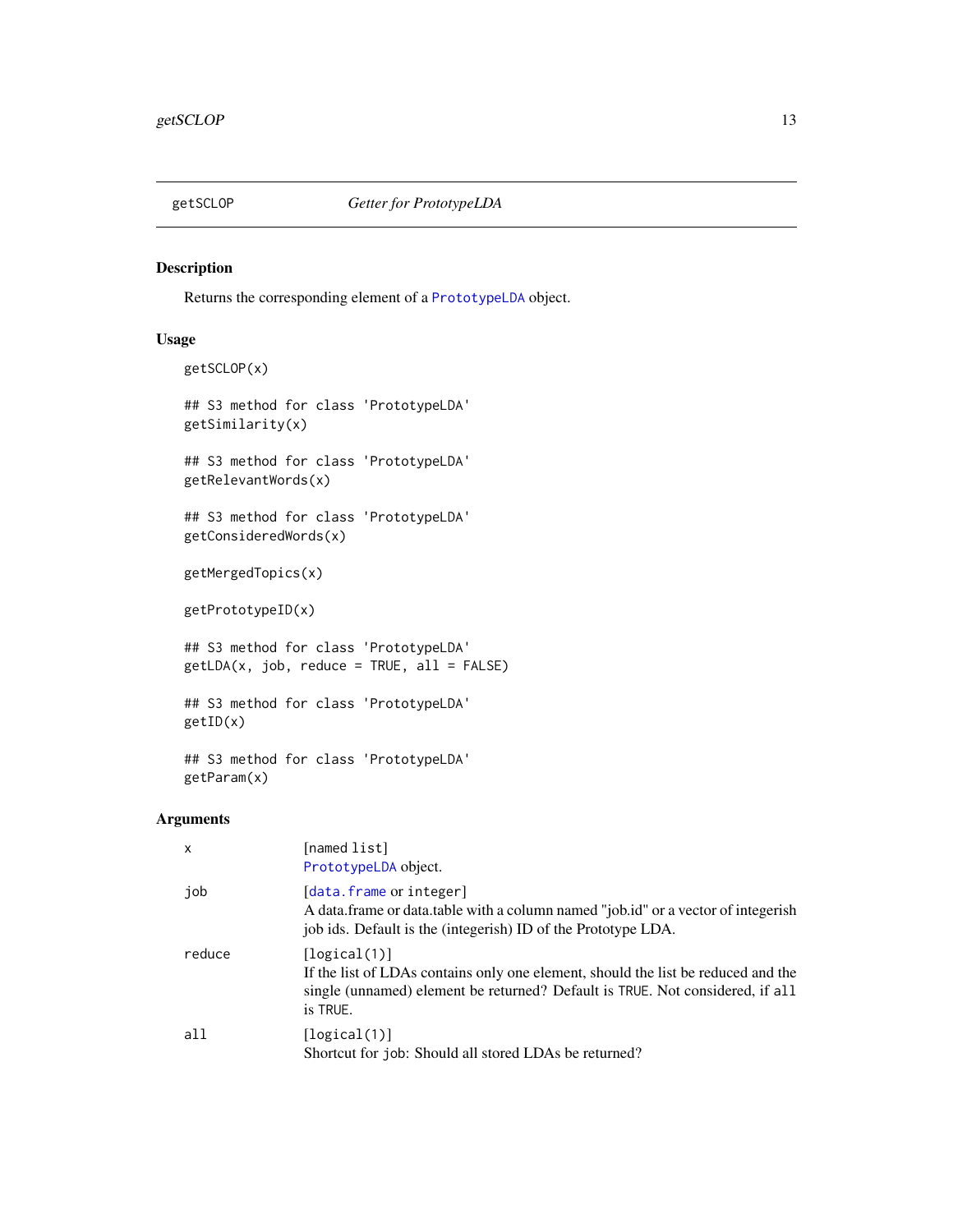## <span id="page-13-0"></span>See Also

Other getter functions: [getJob\(](#page-7-1)), [getSimilarity\(](#page-13-2)), [getTopics\(](#page-13-1)) Other PrototypeLDA functions: [LDAPrototype\(](#page-20-1)), [getPrototype\(](#page-8-1))

<span id="page-13-2"></span>getSimilarity *Getter for TopicSimilarity*

#### Description

Returns the corresponding element of a [TopicSimilarity](#page-15-1) object.

## Usage

```
getSimilarity(x)
```
getRelevantWords(x)

getConsideredWords(x)

## S3 method for class 'TopicSimilarity' getParam(x)

## Arguments

x [named list] [TopicSimilarity](#page-15-1) object.

#### See Also

Other getter functions: [getJob\(](#page-7-1)), [getSCLOP\(](#page-12-1)), [getTopics\(](#page-13-1)) Other TopicSimilarity functions: [dendTopics\(](#page-5-1)), [jaccardTopics\(](#page-15-1))

<span id="page-13-1"></span>getTopics *Getter for LDA*

## Description

Returns the corresponding element of a [LDA](#page-17-1) object. getEstimators computes the estimators for phi and theta.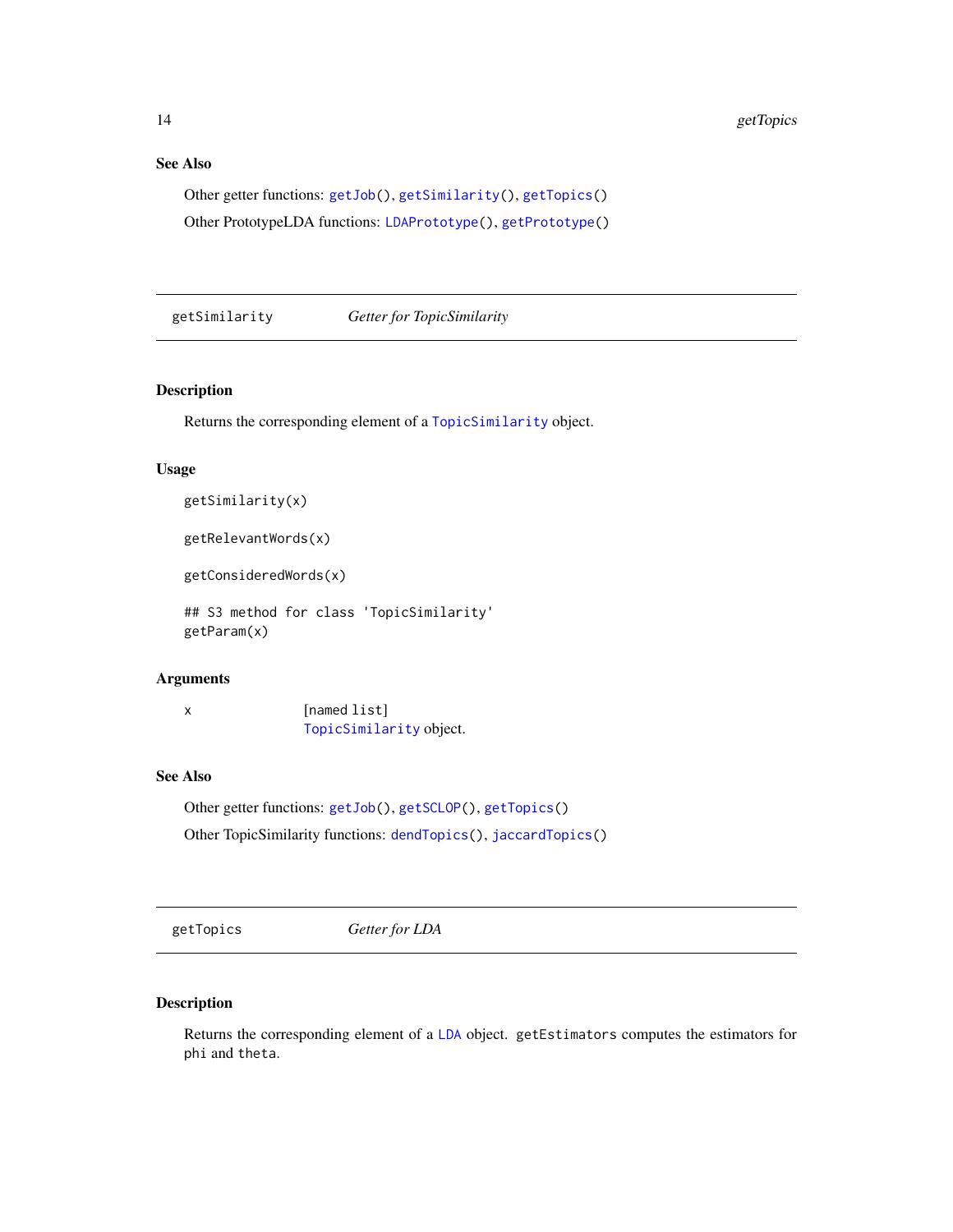getTopics and the setTopics of the setTopics of the setTopics of the setTopics of the setTopics of the setTopics of the setTopics of the setTopics of the setTopics of the setTopics of the setTopics of the setTopics of the

## Usage

getTopics(x)

```
getAssignments(x)
```
getDocument\_sums(x)

getDocument\_expects(x)

getLog.likelihoods(x)

getParam(x)

getK(x)

getAlpha(x)

getEta(x)

getNum.iterations(x)

getEstimators(x)

## Arguments

| [named list] |
|--------------|
| LDA object.  |

## Details

The estimators for phi and theta in

$$
w_n^{(m)} | T_n^{(m)}, \phi_k \sim \text{Discrete}(\phi_k),
$$
  

$$
\phi_k \sim \text{Dirichlet}(\eta),
$$
  

$$
T_n^{(m)} | \theta_m \sim \text{Discrete}(\theta_m),
$$
  

$$
\theta_m \sim \text{Dirichlet}(\alpha)
$$

are calculated referring to Griffiths and Steyvers (2004) by

$$
\hat{\phi}_{k,v} = \frac{n_k^{(v)} + \eta}{n_k + V\eta},
$$

$$
\hat{\theta}_{m,k} = \frac{n_k^{(m)} + \alpha}{N^{(m)} + K\alpha}
$$

with V is the vocabulary size, K is the number of modeled topics;  $n_k^{(v)}$  $k_i^{(v)}$  is the count of assignments of the v-th word to the k-th topic. Analogously,  $n_k^{(m)}$  $\binom{m}{k}$  is the count of assignments of the *m*-th text to the k-th topic.  $N^{(m)}$  is the total number of assigned tokens in text m and  $n_k$  the total number of assigned tokens to topic  $k$ .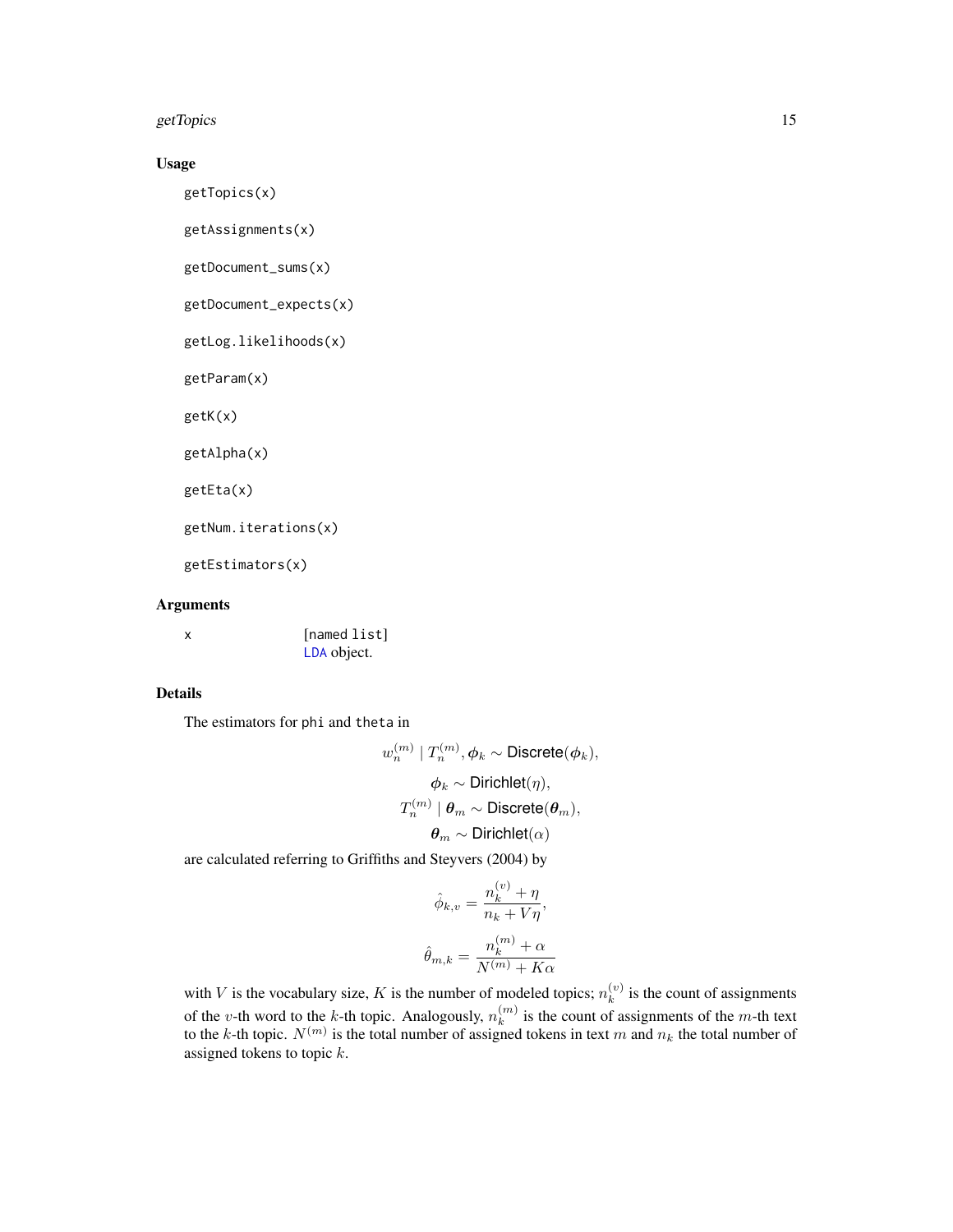## <span id="page-15-0"></span>References

Griffiths, Thomas L. and Steyvers, Mark (2004). "Finding scientific topics". In: *Proceedings of the National Academy of Sciences* 101 (suppl 1), p.5228–5235, DOI 10.1073/pnas.0307752101, URL [http://www.pnas.org/content/101/suppl\\_1/5228](http://www.pnas.org/content/101/suppl_1/5228)

## See Also

Other getter functions: [getJob\(](#page-7-1)), [getSCLOP\(](#page-12-1)), [getSimilarity\(](#page-13-2)) Other LDA functions: [LDABatch\(](#page-19-1)), [LDARep\(](#page-23-1)), [LDA\(](#page-17-1))

<span id="page-15-1"></span>jaccardTopics *Pairwise Jaccard Coefficients*

## Description

Calculates the similarity of all pairwise topic combinations using a modified Jaccard Coefficient.

## Usage

```
jaccardTopics(
  topics,
 limit.rel,
 limit.abs,
 atLeast,
 progress = TRUE,
 pm.backend,
 ncpus
)
```

| topics    | [named matrix]<br>The counts of vocabularies/words (row wise) in topics (column wise).                                                                                                                                                        |
|-----------|-----------------------------------------------------------------------------------------------------------------------------------------------------------------------------------------------------------------------------------------------|
| limit.rel | [0,1]<br>A relative lower bound limit for which words are taken into account. Those<br>words are taken as relevant for a topic that have a count higher than limit.rel<br>multiplied by the total count of the given topic. Default is 1/500. |
| limit.abs | [interer(1)]<br>An absolute lower bound limit for which words are taken into account. All<br>words are taken as relevant for a topic that have a count higher than limit. abs.<br>Default is 10.                                              |
| atLeast   | [interer(1)]<br>An absolute count of how many words are at least considered as relevant for a<br>topic. Default is 0.                                                                                                                         |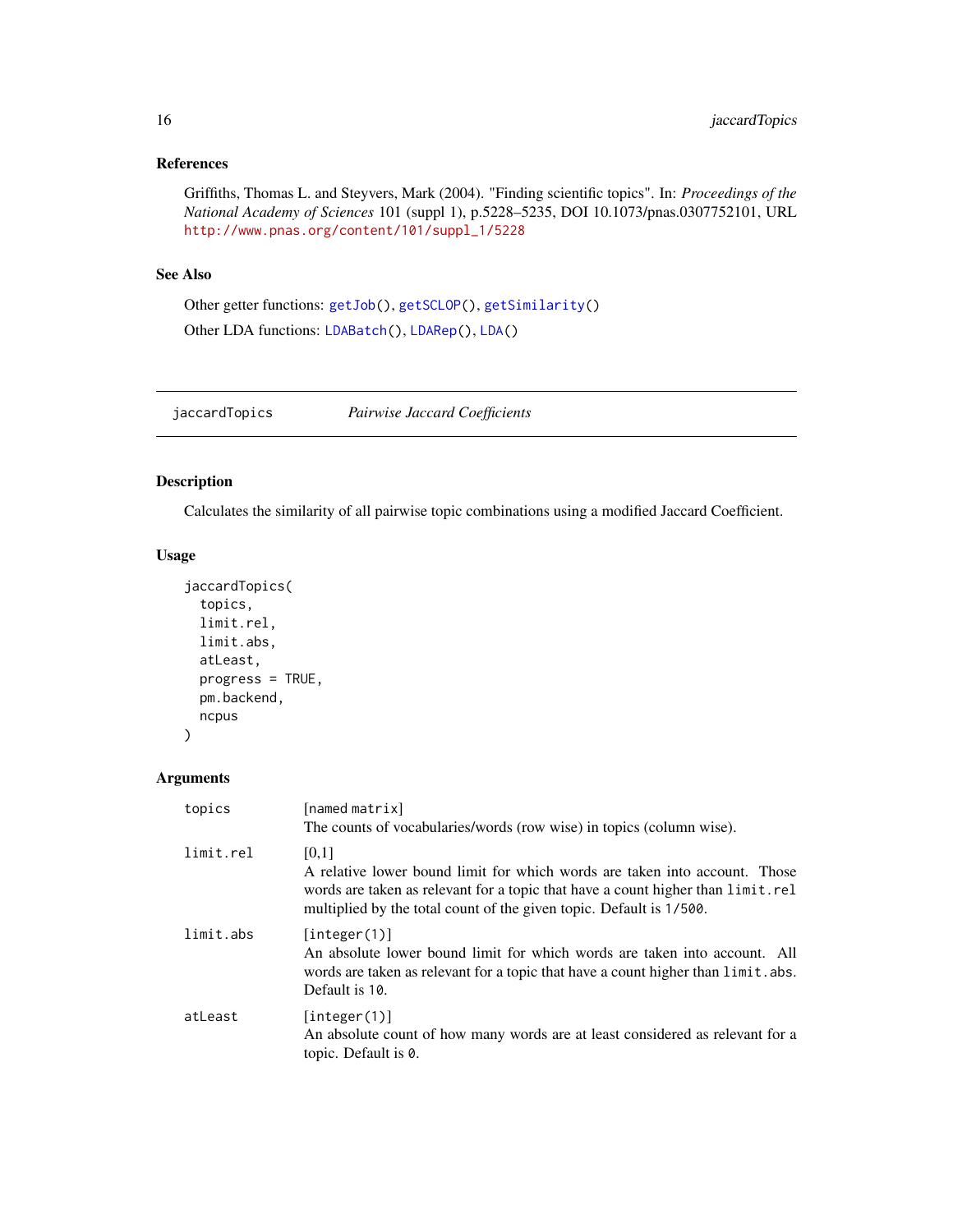## <span id="page-16-0"></span>jaccardTopics 17

| progress   | [logical(1)]<br>Should a nice progress bar be shown? Turning it off, could lead to significantly<br>faster calculation. Default is TRUE. If pm. backend is set, parallelization is done<br>and no progress bar will be shown. |
|------------|-------------------------------------------------------------------------------------------------------------------------------------------------------------------------------------------------------------------------------|
| pm.backend | [character(1)]<br>One of "multicore", "socket" or "mpi". If pm. backend is set, parallel Start is<br>called before computation is started and parallelstop is called after.                                                   |
| ncpus      | [interer(1)]<br>Number of (physical) CPUs to use. If pm backend is passes, default is deter-<br>mined by availableCores.                                                                                                      |

## Details

The modified Jaccard Coefficient  $J_m$  is calculated by

$$
J_m(\bm{z}_i,\bm{z}_j \mid \bm{c}) = \frac{\sum_{v=1}^V 1_{\left\{n_i^{(v)} > c_i \, \land \, n_j^{(v)} > c_j\right\}} \left(n_i^{(v)},n_j^{(v)}\right)}{\sum_{v=1}^V 1_{\left\{n_i^{(v)} > c_i \, \lor \, n_j^{(v)} > c_j\right\}} \left(n_i^{(v)},n_j^{(v)}\right)}
$$

with V is the vocabulary size, and  $n_k^{(v)}$  $\binom{v}{k}$  is the count of assignments of the v-th word to the k-th topic. The threshold vector  $c$  is determined by the maximum threshold of the user given lower bounds limit.rel and limit.abs. In addition, at least atLeast words per topic are considered for calculation. According to this, if there are less than atLeast words considered as relevant after applying limit.rel and limit.abs the atleast most common words per topic are taken to determine topic similarities.

The procedure of determining relevant words is executed for each topic individually. The values wordslimit and wordsconsidered describes the number of relevant words per topic.

#### Value

named list with entries

- sims [lower triangular named matrix] with all pairwise jaccard similarities of the given topics.
- wordslimit [integer] with counts of words determined as relevant based on limit.rel and limit.abs.
- wordsconsidered [integer] with counts of considered words for similarity calculation. Could differ from wordslimit, if atLeast is greater than zero.
- param [named list] with parameter specifications for limit.rel [0,1], limit.abs [integer(1)] and atLeast [integer(1)] See above for explanation.

## See Also

Other TopicSimilarity functions: [dendTopics\(](#page-5-1)), [getSimilarity\(](#page-13-2))

Other workflow functions: [LDARep\(](#page-23-1)), [SCLOP\(](#page-29-2)), [dendTopics\(](#page-5-1)), [getPrototype\(](#page-8-1)), [mergeTopics\(](#page-27-1))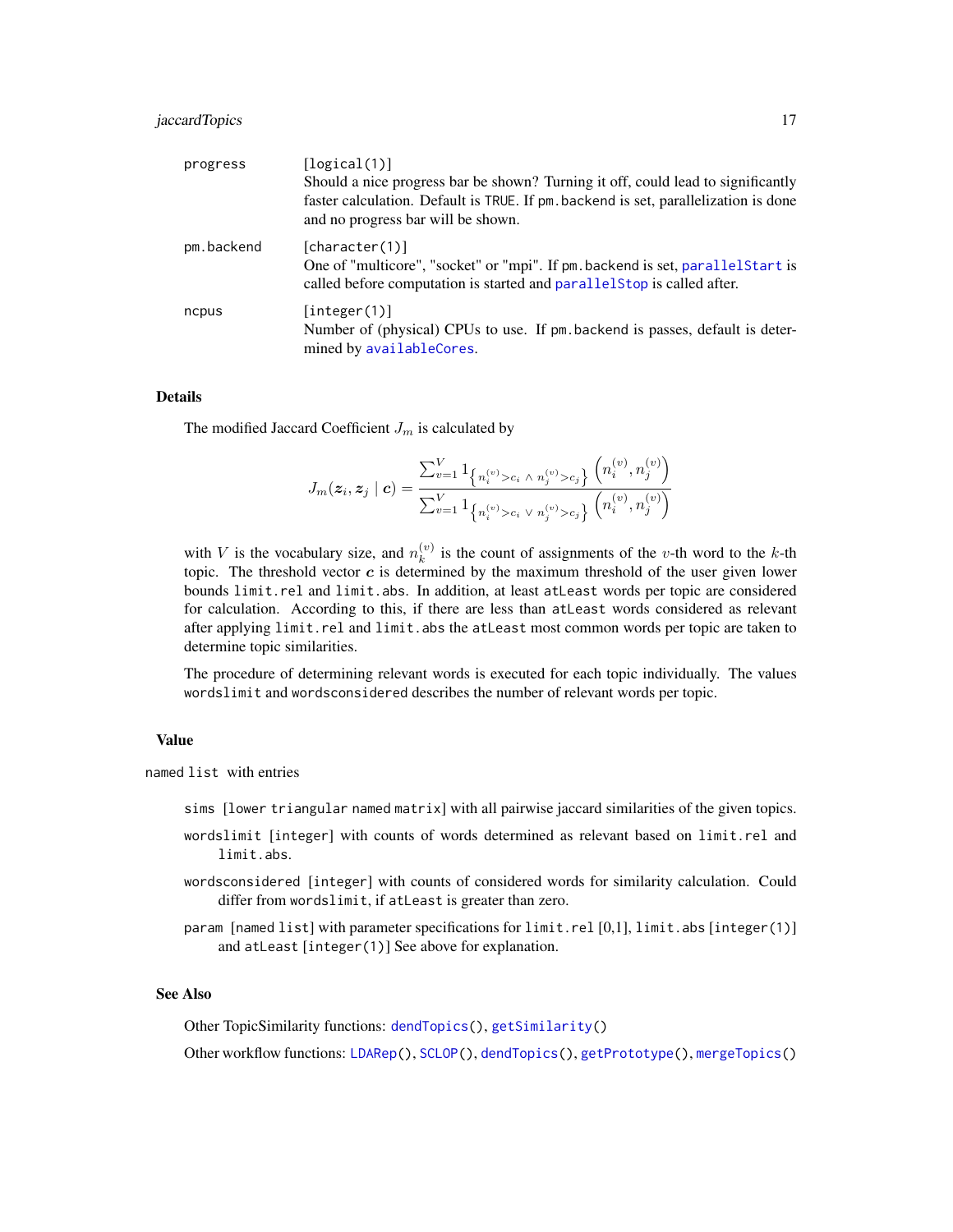## Examples

```
res = LDARep(docs = reuters_docs, vocab = reuters_vocab, n = 4, K = 10, num.iterations = 30)
topics = mergeTopics(res, vocab = reuters_vocab)
jacc = jaccardTopics(topics, atLeast = 2)
jacc
n1 = getConsideredWords(jacc)
n2 = getRelevantWords(jacc)
(n1 - n2)[n1 - n2 != 0]
sim = getSimilarity(jacc)
dim(sim)
```
## <span id="page-17-1"></span>LDA *LDA Object*

## Description

Constructor for LDA objects used in this package.

#### Usage

```
LDA(
  x,
  param,
  assignments,
  topics,
  document_sums,
  document_expects,
  log.likelihoods
\mathcal{E}as.LDA(
  x,
  param,
  assignments,
  topics,
  document_sums,
  document_expects,
  log.likelihoods
\mathcal{L}is.LDA(obj, verbose = FALSE)
```
<span id="page-17-0"></span>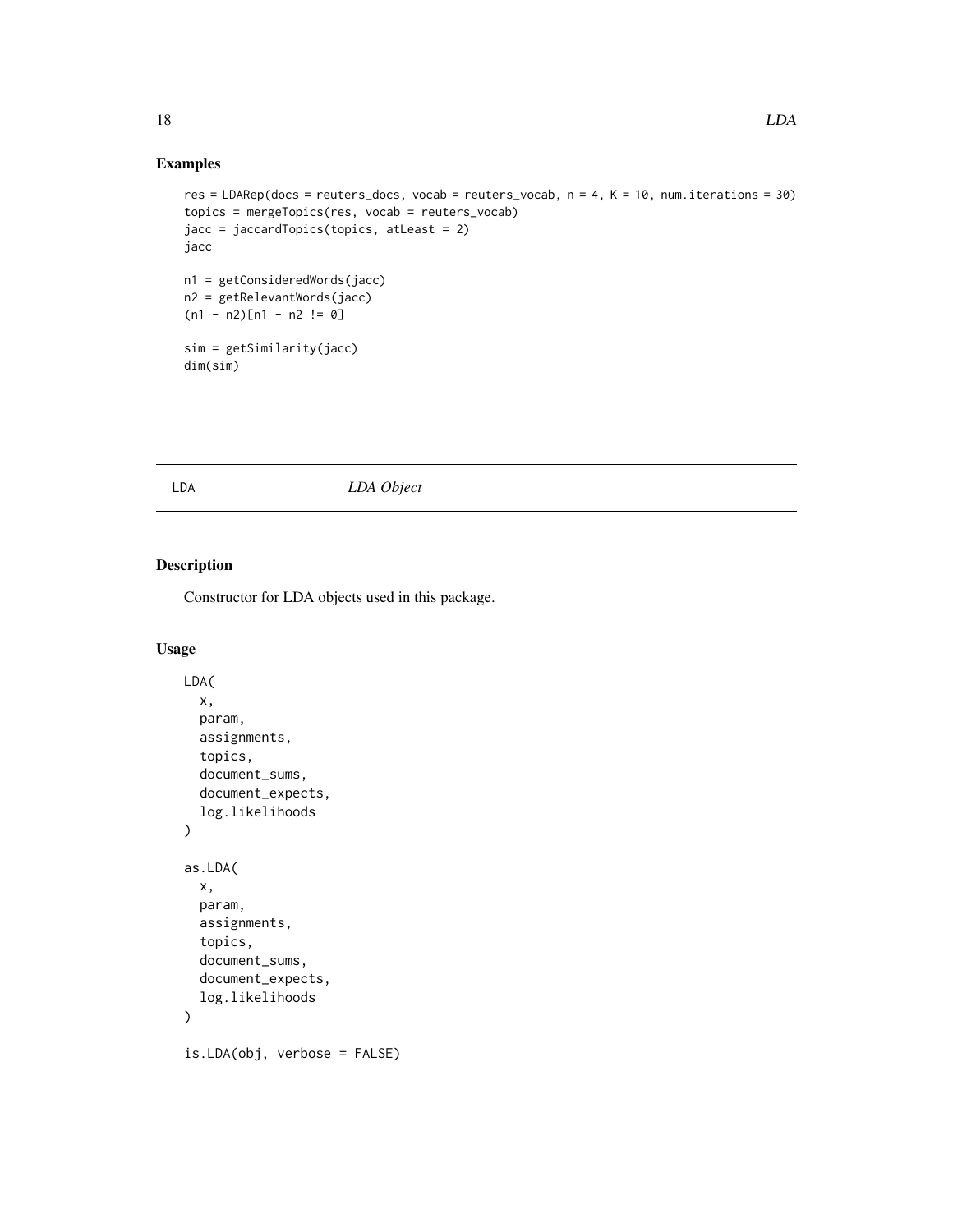#### <span id="page-18-0"></span> $LDA$  19

## Arguments

| X                | [named list]<br>Output from 1da. collapsed.gibbs. sampler. Alternatively each element can<br>be passed for individual results. Individually set elements overwrite elements<br>from x. |
|------------------|----------------------------------------------------------------------------------------------------------------------------------------------------------------------------------------|
| param            | [named list]<br>Parameters of the function call 1 da. collapsed. gibbs. sampler. List always<br>should contain names "K", "alpha", "eta" and "num.iterations".                         |
| assignments      | Individual element for LDA object.                                                                                                                                                     |
| topics           | Individual element for LDA object.                                                                                                                                                     |
| document_sums    | Individual element for LDA object.                                                                                                                                                     |
| document_expects |                                                                                                                                                                                        |
|                  | Individual element for LDA object.                                                                                                                                                     |
| log.likelihoods  |                                                                                                                                                                                        |
|                  | Individual element for LDA object.                                                                                                                                                     |
| obj              | [R object]<br>Object to test.                                                                                                                                                          |
| verbose          | [logical(1)]<br>Should test information be given in the console?                                                                                                                       |

## Details

The functions LDA and as.LDA do exactly the same. If you call LDA on an object x which already is of the structure of an LDA object (in particular a LDA object itself), the additional arguments param, assignments, ... may be used to override the specific elements.

## Value

named list LDA object.

#### See Also

Other constructor functions: [as.LDABatch\(](#page-2-1)), [as.LDARep\(](#page-4-1)) Other LDA functions: [LDABatch\(](#page-19-1)), [LDARep\(](#page-23-1)), [getTopics\(](#page-13-1))

## Examples

```
res = LDARep(docs = reuters_docs, vocab = reuters_vocab, n = 1, K = 10)lda = getLDA(res)
LDA(lda)
# does not change anything
LDA(lda, assignments = NULL)
# creates a new LDA object without the assignments element
LDA(param = getParam(lda), topics = getTopics(lda))
```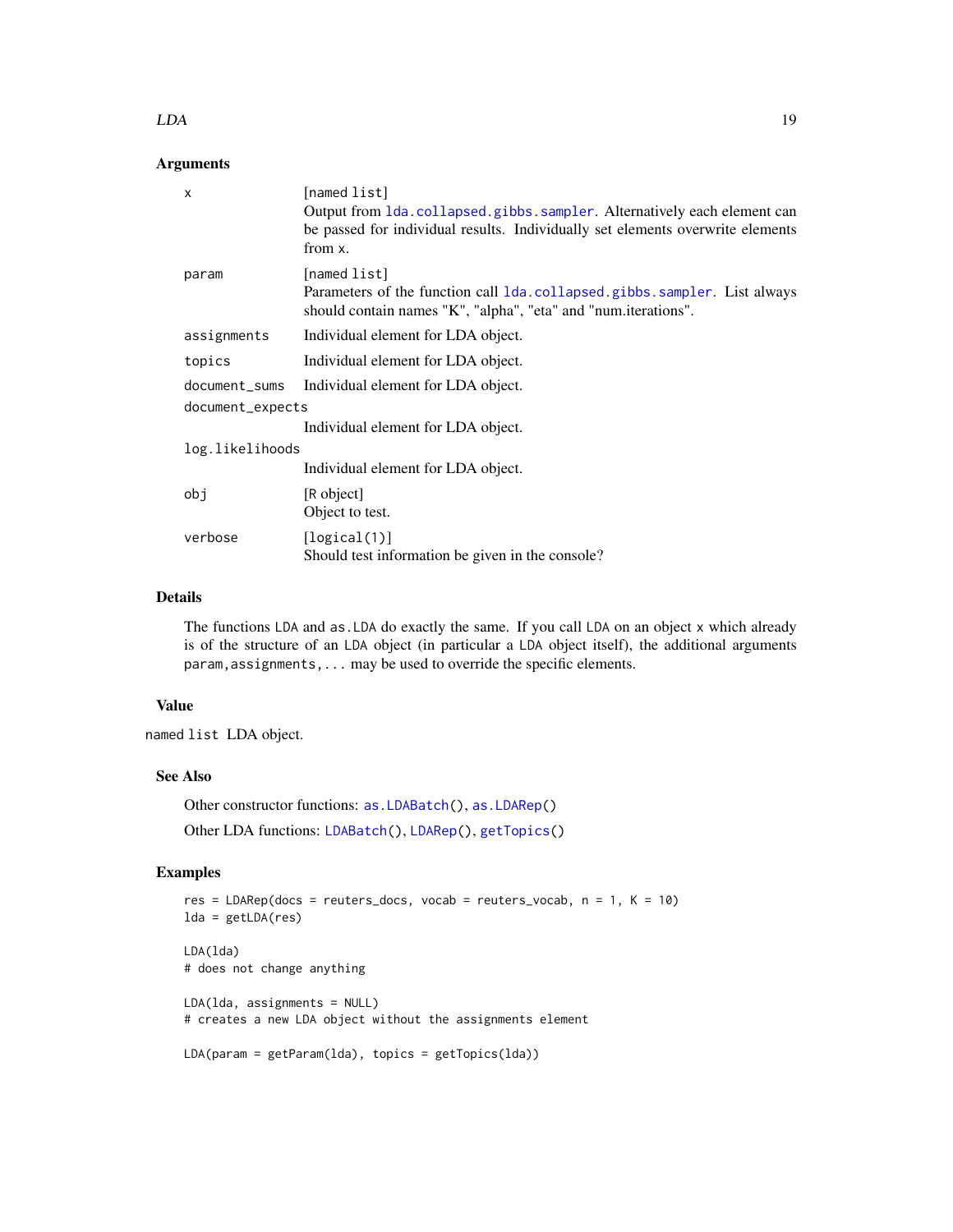<span id="page-19-0"></span># creates a new LDA object with elements param and topics

<span id="page-19-1"></span>LDABatch *LDA Replications on a Batch System*

## Description

Performs multiple runs of Latent Dirichlet Allocation on a batch system using the [batchtools-package](#page-0-0).

#### Usage

```
LDABatch(
  docs,
  vocab,
  n = 100,seeds,
  id = "LDABatch",
  load = FALSE,chunk.size = 1,
  resources,
  ...
\mathcal{L}
```

| docs       | [list]<br>Documents as received from LDAprep.                                                                     |
|------------|-------------------------------------------------------------------------------------------------------------------|
| vocab      | [character]<br>Vocabularies passed to 1da.collapsed.gibbs.sampler.                                                |
| n          | [integer(1)]<br>Number of Replications.                                                                           |
| seeds      | [integer(n)]<br>Random Seeds for each Replication.                                                                |
| id         | [character(1)]<br>Name for the registry's folder.                                                                 |
| load       | [logical(1)]<br>If a folder with name id exists: should the existing registry be loaded?                          |
| chunk.size | [integer(1)]<br>Requested chunk size for each single chunk. See chunk.                                            |
| resources  | [named list]<br>Computational resources for the jobs to submit. See submitJobs.                                   |
|            | additional arguments passed to 1da.collapsed.gibbs.sampler. Arguments<br>will be coerced to a vector of length n. |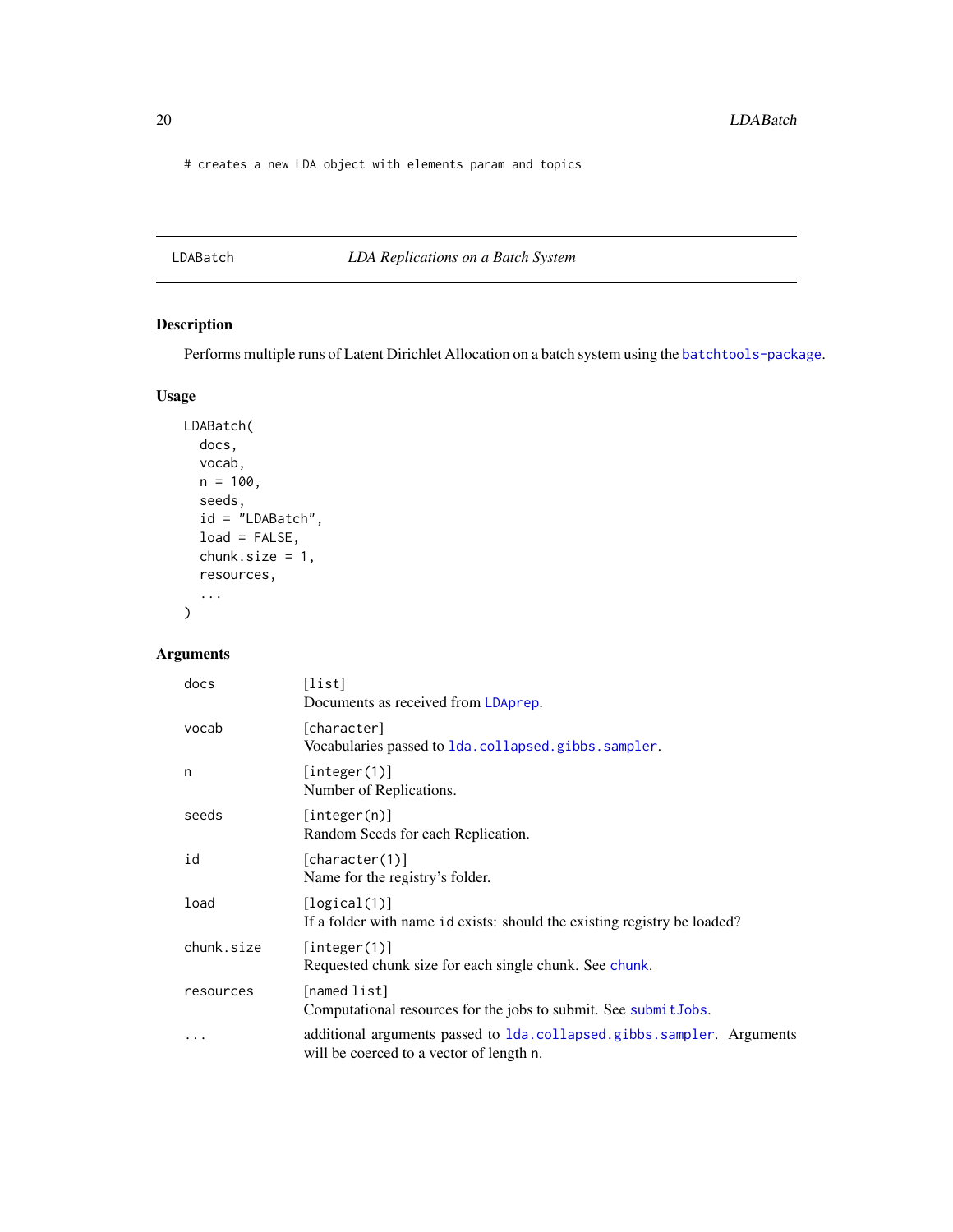## <span id="page-20-0"></span>LDAPrototype 21

#### Details

The function generates multiple LDA runs with the possability of using a batch system. The integration is done by the [batchtools-package](#page-0-0). After all jobs of the corresponding registry are terminated, the whole registry can be ported to your local computer for further analysis.

The function returns a LDABatch object. You can receive results and all other elements of this object with getter functions (see [getJob](#page-7-1)).

#### Value

named list with entries id for the registry's folder name, jobs for the submitted jobs' ids and its parameter settings and reg for the registry itself.

## See Also

```
Other batch functions: as.LDABatch(), getJob(), mergeBatchTopics()
Other LDA functions: LDARep(), LDA(), getTopics()
```
#### Examples

```
batch = LDABatch(docs = reuters_docs, vocab = reuters_vocab, n = 4, K = 15)
batch
getRegistry(batch)
getJob(batch)
getLDA(batch, 2)
batch2 = LDABatch(docs = reuters_docs, vocab = reuters_vocab, K = 15, chunk.size = 20)
batch2
head(getJob(batch2))
```
<span id="page-20-1"></span>LDAPrototype *Determine the Prototype LDA*

#### Description

Performs multiple runs of LDA and returns the Prototype LDA of this set of LDAs.

## Usage

```
LDAPrototype(
  docs,
  vocabLDA,
  vocabMerge = vocabLDA,
  n = 100,seeds,
```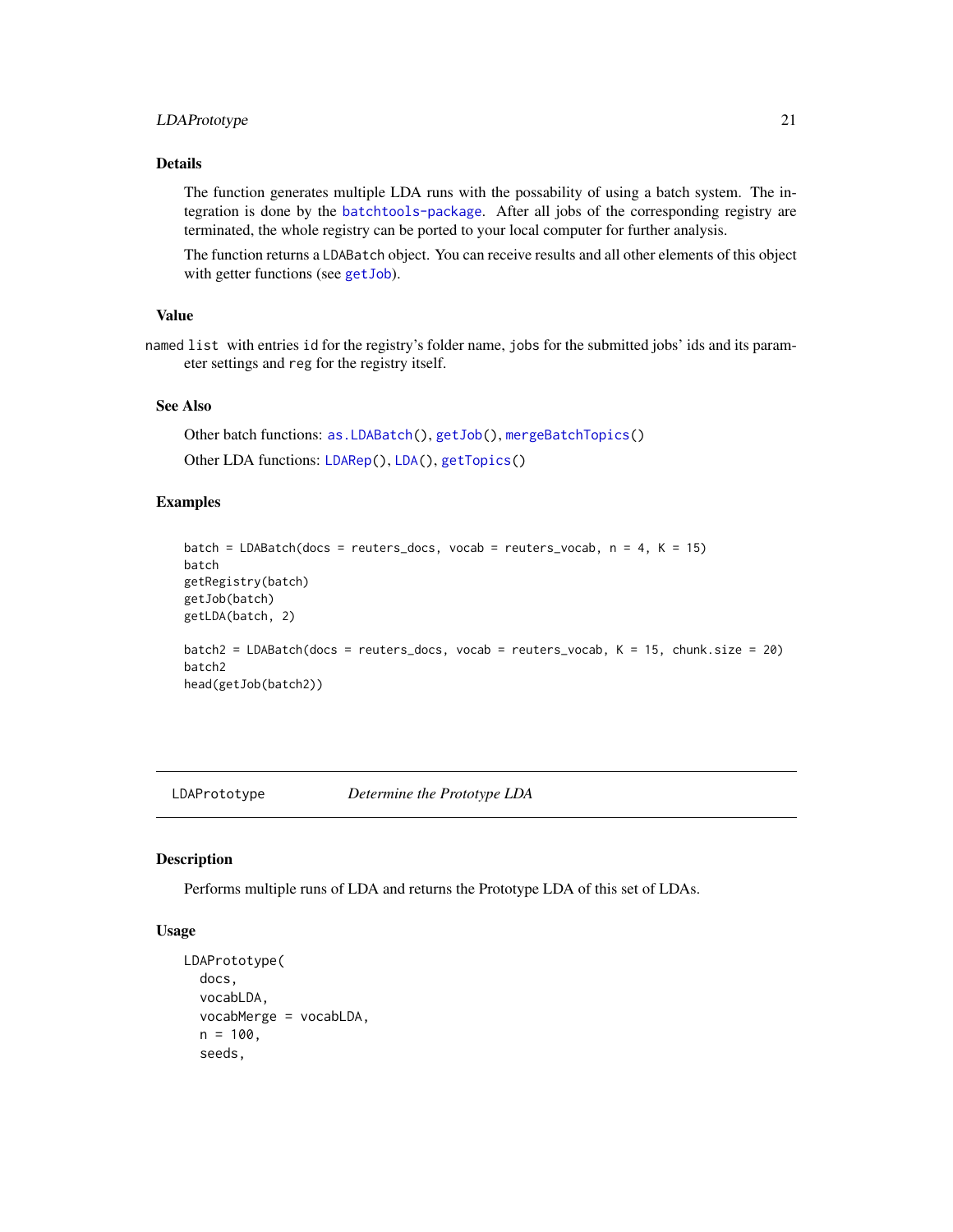```
id = "LDARep",
 pm.backend,
 ncpus,
 limit.rel,
 limit.abs,
 atLeast,
 progress = TRUE,
 keepTopics = FALSE,
 keepSims = FALSE,
 keepLDAs = FALSE,
  ...
\mathcal{L}
```

| docs       | [list]<br>Documents as received from LDAprep.                                                                                                                                            |
|------------|------------------------------------------------------------------------------------------------------------------------------------------------------------------------------------------|
| vocabLDA   | [character]<br>Vocabularies passed to 1da.collapsed.gibbs.sampler.                                                                                                                       |
| vocabMerge | [character]<br>Vocabularies taken into consideration for merging topic matrices.                                                                                                         |
| n          | [integer(1)]<br>Number of Replications.                                                                                                                                                  |
| seeds      | [integer(n)]<br>Random Seeds for each Replication.                                                                                                                                       |
| id         | [character(1)]<br>Name for the computation.                                                                                                                                              |
| pm.backend | [character(1)]<br>One of "multicore", "socket" or "mpi". If pm. backend is set, parallelStart is<br>called before computation is started and parallelstop is called after.               |
| ncpus      | [integer(1)]<br>Number of (physical) CPUs to use. If pm backend is passes, default is deter-<br>mined by availableCores.                                                                 |
| limit.rel  | [0,1]<br>See jaccardTopics. Default is 1/500.                                                                                                                                            |
| limit.abs  | [integer(1)]<br>See jaccardTopics. Default is 10.                                                                                                                                        |
| atLeast    | [integer(1)]<br>See jaccardTopics. Default is 0.                                                                                                                                         |
| progress   | [logical(1)]<br>Should a nice progress bar be shown for the steps of mergeTopics and jaccardTopics?<br>Turning it off, could lead to significantly faster calculation. Default ist TRUE. |
| keepTopics | [logical(1)]<br>Should the merged topic matrix from mergeTopics be kept?                                                                                                                 |

<span id="page-21-0"></span>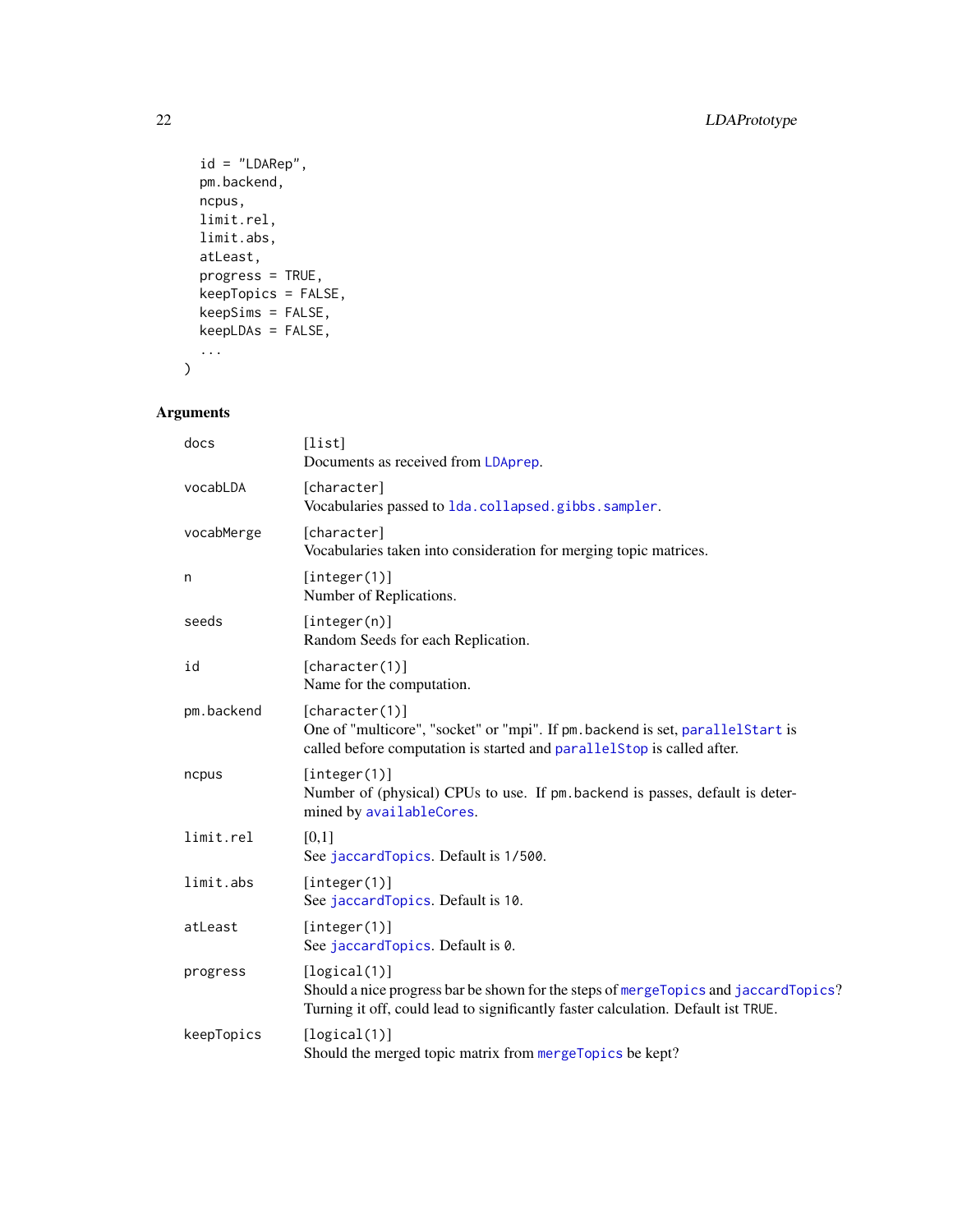## <span id="page-22-0"></span>LDAPrototype 23

| keepSims | [logical(1)]<br>Should the calculated topic similarities matrix from jaccardTopics be kept?                           |
|----------|-----------------------------------------------------------------------------------------------------------------------|
| keepLDAs | [logical(1)]<br>Should the considered LDAs be kept?                                                                   |
| .        | additional arguments passed to 1 da. collapsed. gibbs. sampler. Arguments<br>will be coerced to a vector of length n. |

#### Details

While LDAPrototype marks the overall shortcut for performing multiple LDA runs and choosing the Prototype of them, [getPrototype](#page-8-1) just hooks up at determining the Prototype. The generation of multiple LDAs has to be done before use of getPrototype.

To save memory a lot of interim calculations are discarded by default.

If you use parallel computation, no progress bar is shown.

For details see the details sections of the workflow functions at [getPrototype](#page-8-1).

#### Value

named list with entries

- lda List of [LDA](#page-17-1) objects of the determined Prototype LDA and if keepLDAs is TRUE all considered LDAs.
- protoid [character(1)] Name (ID) of the determined Prototype LDA.
- id [character(1)] See above.
- param [named list] with parameter specifications for limit.rel [0,1], limit.abs [integer(1)] and atLeast [integer(1)] See above for explanation.
- topics [named matrix] with the count of vocabularies (row wise) in topics (column wise).
- sims [lower triangular named matrix] with all pairwise jaccard similarities of the given topics.
- wordslimit [integer] with counts of words determined as relevant based on limit.rel and limit.abs.
- wordsconsidered [integer] with counts of considered words for similarity calculation. Could differ from wordslimit, if atLeast is greater than zero.
- sclop [symmetrical named matrix] with all pairwise S-CLOP scores of the given LDA runs.

## See Also

Other shortcut functions: [getPrototype\(](#page-8-1))

Other PrototypeLDA functions: [getPrototype\(](#page-8-1)), [getSCLOP\(](#page-12-1))

Other replication functions: [LDARep\(](#page-23-1)), [as.LDARep\(](#page-4-1)), [getJob\(](#page-7-1)), [mergeRepTopics\(](#page-25-1))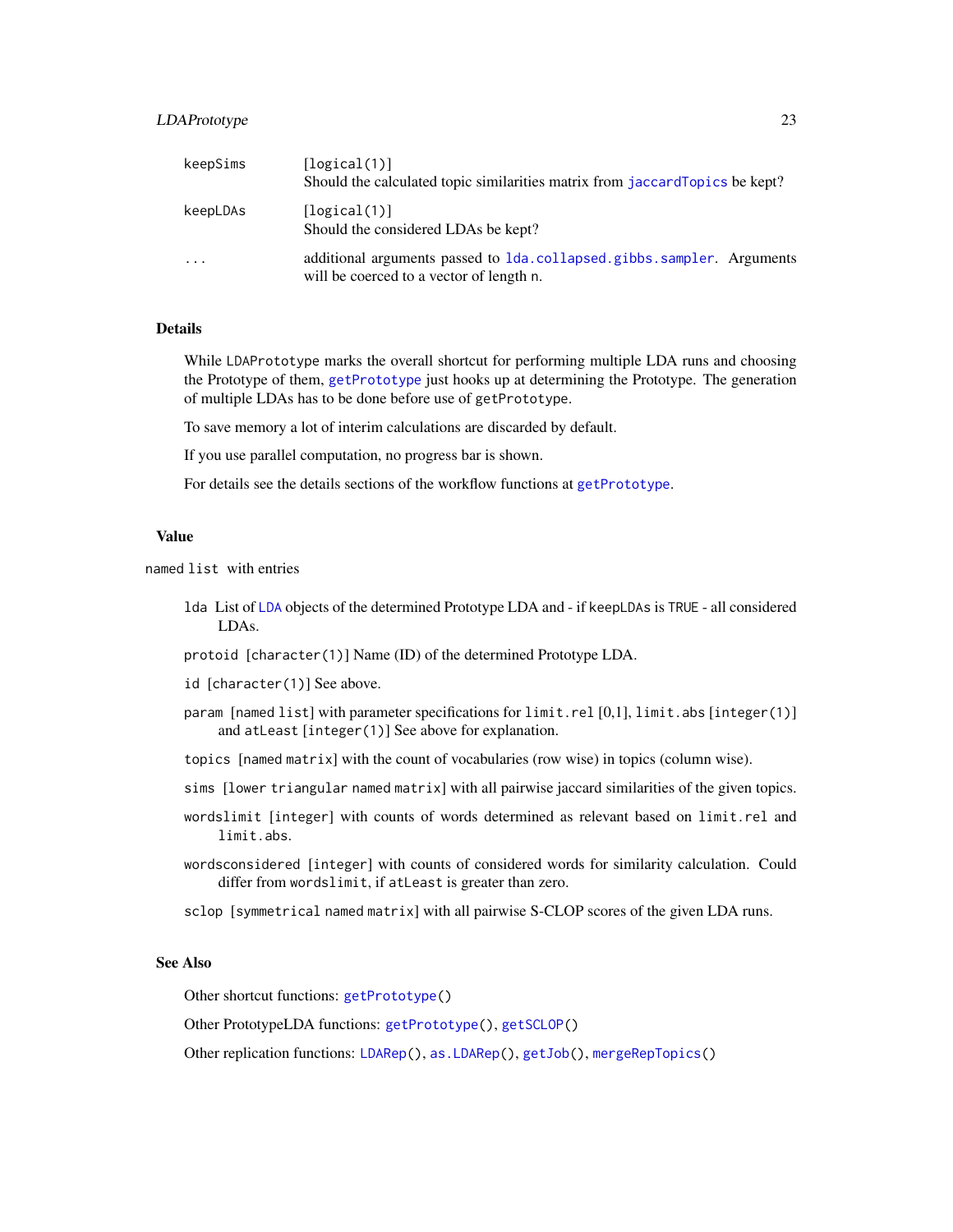## Examples

```
res = LDAPrototype(docs = reuters_docs, vocabLDA = reuters_vocab,
  n = 4, K = 10, num.iterations = 30)
res
getPrototype(res) # = getLDA(res)
getSCLOP(res)
res = LDAPrototype(docs = reuters_docs, vocabLDA = reuters_vocab,
  n = 4, K = 10, num.iterations = 30, keepLDAs = TRUE)
res
getLDA(res, all = TRUE)
getPrototypeID(res)
getParam(res)
```
<span id="page-23-1"></span>LDARep *LDA Replications*

## Description

Performs multiple runs of Latent Dirichlet Allocation.

## Usage

```
LDARep(docs, vocab, n = 100, seeds, id = "LDARep", pm.backend, ncpus, ...)
```

| docs       | [list]<br>Documents as received from LDAprep.                                                                                                                              |
|------------|----------------------------------------------------------------------------------------------------------------------------------------------------------------------------|
| vocab      | [character]<br>Vocabularies passed to 1da.collapsed.gibbs.sampler.                                                                                                         |
| n          | [integer(1)]<br>Number of Replications.                                                                                                                                    |
| seeds      | [interger(n)]<br>Random Seeds for each Replication.                                                                                                                        |
| id         | [character(1)]<br>Name for the computation.                                                                                                                                |
| pm.backend | [character(1)]<br>One of "multicore", "socket" or "mpi". If pm. backend is set, parallelStart is<br>called before computation is started and parallelstop is called after. |
| ncpus      | [integer(1)]<br>Number of (physical) CPUs to use. If pm backend is passes, default is deter-<br>mined by availableCores.                                                   |
| $\ddotsc$  | additional arguments passed to 1da.collapsed.gibbs.sampler. Arguments<br>will be coerced to a vector of length n.                                                          |

<span id="page-23-0"></span>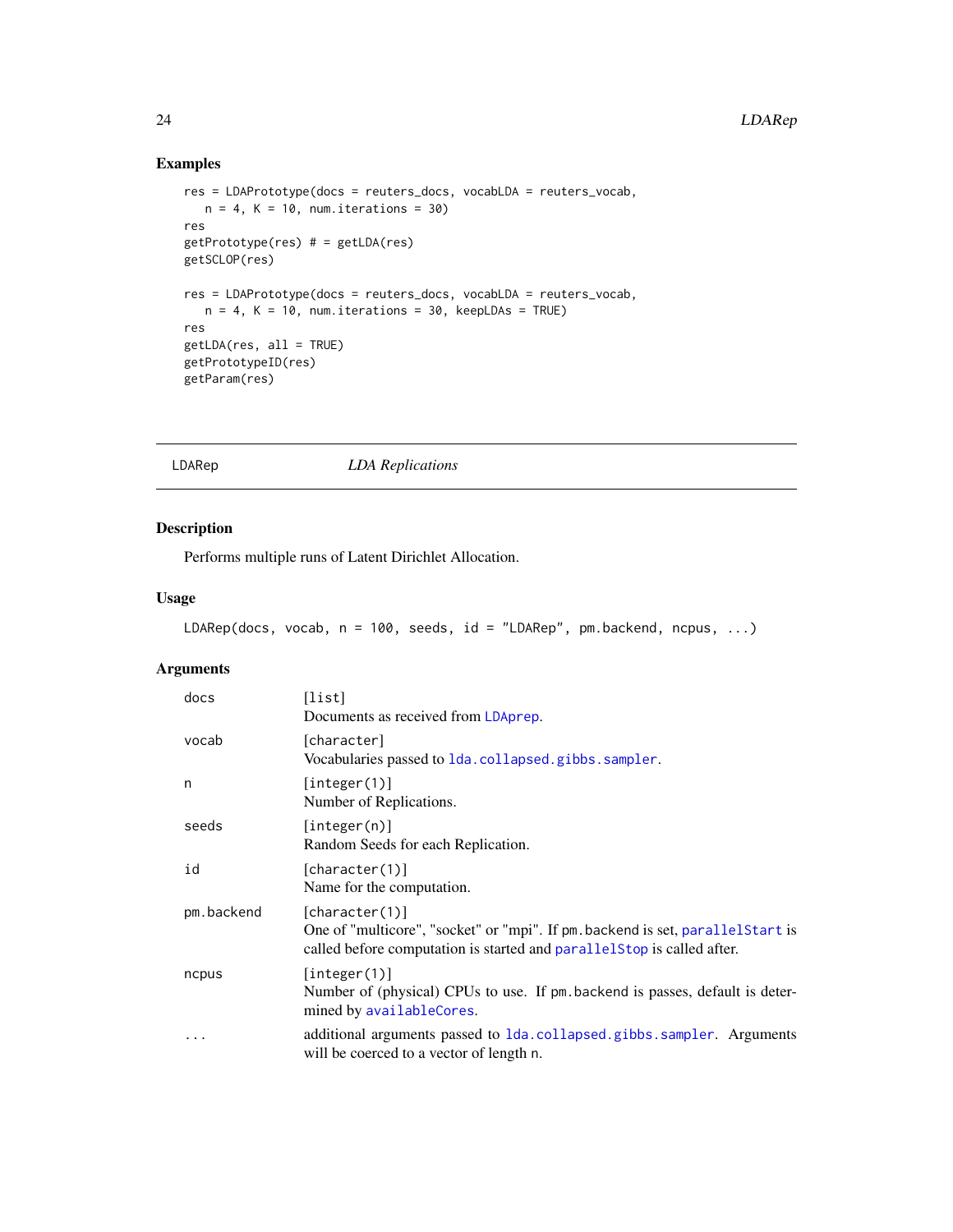## <span id="page-24-0"></span>mergeBatchTopics 25

## Details

The function generates multiple LDA runs with the possability of using parallelization. The integration is done by the [parallelMap-package](#page-0-0).

The function returns a LDARep object. You can receive results and all other elements of this object with getter functions (see get Job).

#### Value

named list with entries id for computation's name, jobs for the parameter settings and lda for the results itself.

#### See Also

```
Other replication functions: LDAPrototype(), as.LDARep(), getJob(), mergeRepTopics()
```
Other LDA functions: [LDABatch\(](#page-19-1)), [LDA\(](#page-17-1)), [getTopics\(](#page-13-1))

```
Other workflow functions: SCLOP(), dendTopics(), getPrototype(), jaccardTopics(), mergeTopics()
```
## Examples

```
res = LDARep(docs = reuters_docs, vocab = reuters_vocab, n = 4, seeds = 1:4,
   id = "myComputation", K = 7:10, alpha = 1, eta = 0.01, num.iterations = 20)
res
getJob(res)
getID(res)
getLDA(res, 4)
LDARep(docs = reuters_docs, vocab = reuters_vocab,
   K = 10, num.iterations = 100, pm.backend = "socket")
```
<span id="page-24-1"></span>mergeBatchTopics *Merge LDA Topic Matrices*

#### Description

Collects LDA results from a given registry and merges their topic matrices for a given set of vocabularies.

#### Usage

```
mergeBatchTopics(...)
## S3 method for class 'LDABatch'
mergeBatchTopics(x, vocab, progress = TRUE, ...)
## Default S3 method:
mergeBatchTopics(vocab, reg, job, id, progress = TRUE, ...)
```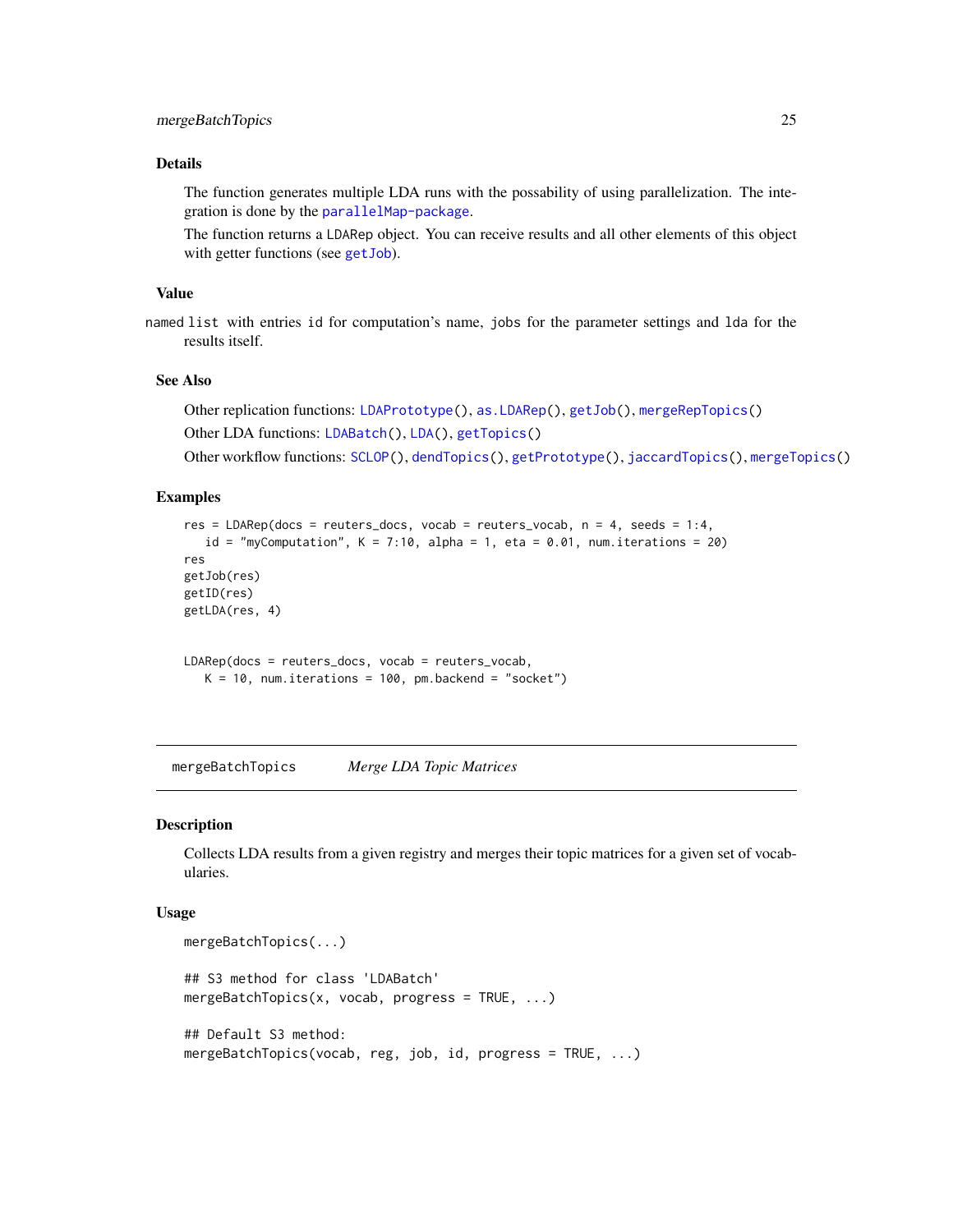## <span id="page-25-0"></span>Arguments

| .        | additional arguments                                                                                                                            |
|----------|-------------------------------------------------------------------------------------------------------------------------------------------------|
| X        | [named list]<br>LDABatch object. Alternatively job, reg and id can be passed or their defaults<br>are taken.                                    |
| vocab    | [character]<br>Vocabularies taken into consideration for merging topic matrices. Default is the<br>vocabulary of the first LDA.                 |
| progress | [logical(1)]<br>Should a nice progress bar be shown? Turning it off, could lead to significantly<br>faster calculation. Default ist TRUE.       |
| reg      | [Registry]<br>Registry. See reduceResultsList.                                                                                                  |
| job      | [data.frame or integer]<br>A data.frame or data.table with a column named "job.id" or a vector of integerish<br>job ids. See reduceResultsList. |
| id       | [character(1)]<br>A name for the registry. If not passed, the folder's name is extracted from reg.                                              |

## Details

For details and examples see [mergeTopics](#page-27-1).

#### Value

named matrix with the count of vocabularies (row wise) in topics (column wise).

## See Also

Other merge functions: [mergeRepTopics\(](#page-25-1)), [mergeTopics\(](#page-27-1))

Other batch functions: [LDABatch\(](#page-19-1)), [as.LDABatch\(](#page-2-1)), [getJob\(](#page-7-1))

<span id="page-25-1"></span>mergeRepTopics *Merge LDA Topic Matrices*

## Description

Collects LDA results from a list of replicated runs and merges their topic matrices for a given set of vocabularies.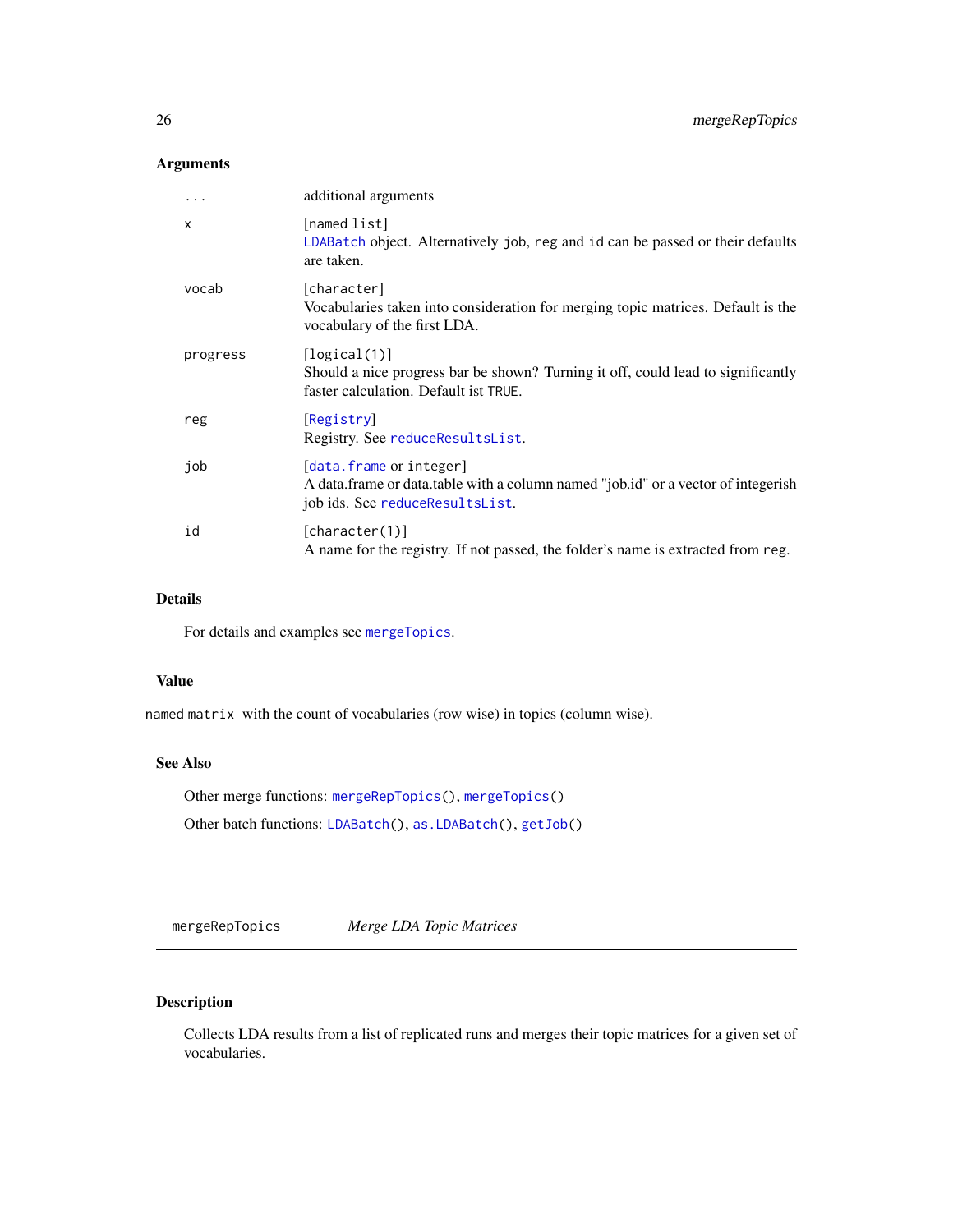## <span id="page-26-0"></span>mergeRepTopics 27

## Usage

```
mergeRepTopics(...)
## S3 method for class 'LDARep'
mergeRepTopics(x, vocab, progress = TRUE, ...)
## Default S3 method:
mergeRepTopics(lda, vocab, id, progress = TRUE, ...)
```
## Arguments

| .            | additional arguments                                                                                                                      |
|--------------|-------------------------------------------------------------------------------------------------------------------------------------------|
| $\mathsf{x}$ | [named list]<br>LDARep object. Alternatively 1 da and id can be passed.                                                                   |
| vocab        | [character]<br>Vocabularies taken into consideration for merging topic matrices. Default is the<br>vocabulary of the first LDA.           |
| progress     | [logical(1)]<br>Should a nice progress bar be shown? Turning it off, could lead to significantly<br>faster calculation. Default ist TRUE. |
| lda          | [named list]<br>List of LDA objects, named by the corresponding "job.id".                                                                 |
| id           | [character(1)]<br>Name for the computation. Default is "LDARep".                                                                          |

## Details

For details and examples see [mergeTopics](#page-27-1).

## Value

named matrix with the count of vocabularies (row wise) in topics (column wise).

## See Also

Other merge functions: [mergeBatchTopics\(](#page-24-1)), [mergeTopics\(](#page-27-1))

Other replication functions: [LDAPrototype\(](#page-20-1)), [LDARep\(](#page-23-1)), [as.LDARep\(](#page-4-1)), [getJob\(](#page-7-1))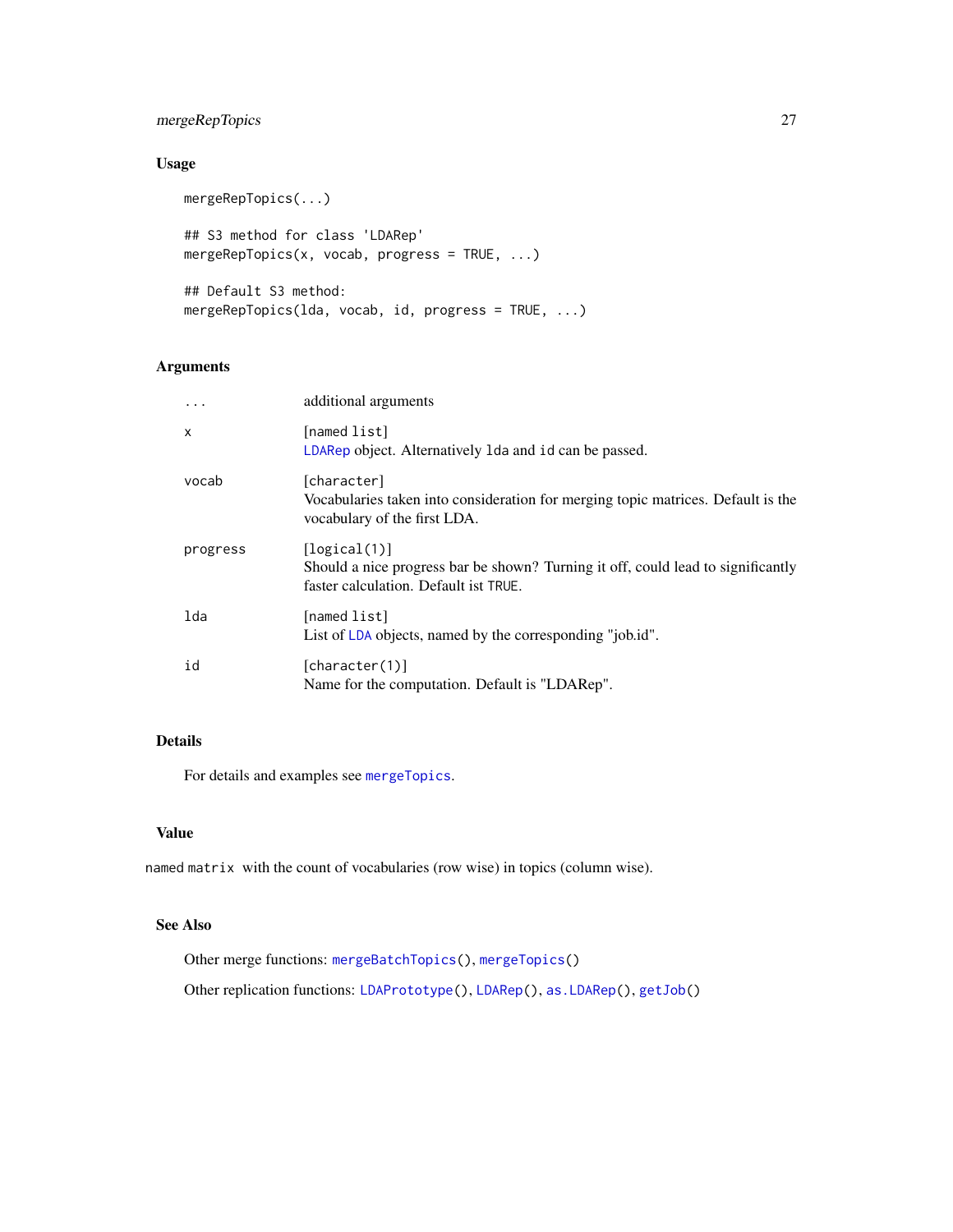<span id="page-27-1"></span><span id="page-27-0"></span>

#### Description

Generic function, which collects LDA results and merges their topic matrices for a given set of vocabularies.

#### Usage

mergeTopics(x, vocab, progress = TRUE)

#### Arguments

| $\mathsf{x}$ | [named list]<br>LDARep or LDABatch object.                                                                                                |
|--------------|-------------------------------------------------------------------------------------------------------------------------------------------|
| vocab        | [character]<br>Vocabularies taken into consideration for merging topic matrices.                                                          |
| progress     | [logical(1)]<br>Should a nice progress bar be shown? Turning it off, could lead to significantly<br>faster calculation. Default ist TRUE. |

## Details

This function uses the function [mergeRepTopics](#page-25-1) or [mergeBatchTopics](#page-24-1). The topic matrices are transponed and cbinded, so that the resulting matrix contains the counts of vocabularies/words (row wise) in topics (column wise).

## Value

named matrix with the count of vocabularies (row wise) in topics (column wise).

## See Also

Other merge functions: [mergeBatchTopics\(](#page-24-1)), [mergeRepTopics\(](#page-25-1)) Other workflow functions: [LDARep\(](#page-23-1)), [SCLOP\(](#page-29-2)), [dendTopics\(](#page-5-1)), [getPrototype\(](#page-8-1)), [jaccardTopics\(](#page-15-1))

#### Examples

```
res = LDARep(docs = reuters_docs, vocab = reuters_vocab, n = 4, K = 10, num.iterations = 30)
topics = mergeTopics(res, vocab = reuters_vocab)
dim(topics)
length(reuters_vocab)
```

```
res = LDABatch(docs = reuters_docs, vocab = reuters_vocab, n = 4, K = 10, num.iterations = 30)
topics = mergeTopics(res, vocab = reuters_vocab)
dim(topics)
```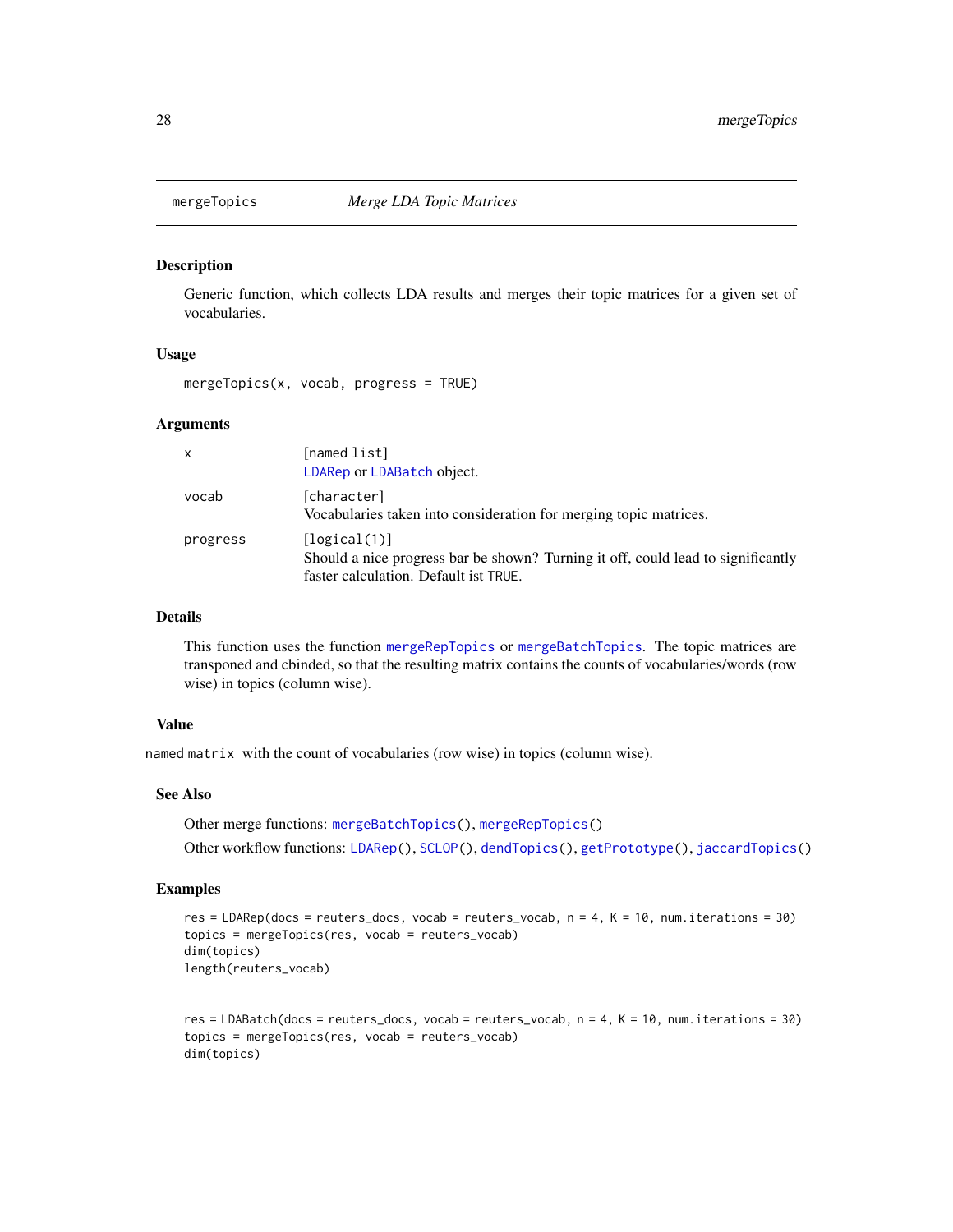## <span id="page-28-0"></span>pruneSCLOP 29

length(reuters\_vocab)

<span id="page-28-1"></span>

## Description

The function [SCLOP](#page-29-2) calculates the S-CLOP value for the best possible local pruning state of a dendrogram from [dendTopics](#page-5-1). The function pruneSCLOP supplies the corresponding pruning state itself.

#### Usage

pruneSCLOP(dend)

## S3 method for class 'PruningSCLOP' plot(x, dend, pruning.par, ...)

pruning.par(pruning)

#### Arguments

| dend        | [dendrogram]                                                                                                                                                                               |
|-------------|--------------------------------------------------------------------------------------------------------------------------------------------------------------------------------------------|
|             | TopicDendrogram (and dendrogram) object of all considered topics as the out-<br>put from dendTopics.                                                                                       |
| X           | an R object.                                                                                                                                                                               |
| pruning.par | [list]<br>List of parameters to mark the pruning. See section "Details" at dend Topics for<br>default parameters. Types for marking the pruning state are "abline", "color"<br>and "both". |
| $\ddotsc$   | additional arguments.                                                                                                                                                                      |
| pruning     | [list of dendrograms]<br>PruningSCLOP object specifying the best possible local pruning state.                                                                                             |

## Details

For details of computing the S-CLOP values see [SCLOP](#page-29-2).

For details and examples of plotting the pruning state see [dendTopics](#page-5-1).

## Value

list of [dendrograms](#page-0-0) [PruningSCLOP](#page-28-1) object specifying the best possible local pruning state.

#### See Also

Other plot functions: [dendTopics\(](#page-5-1)) Other SCLOP functions: [SCLOP\(](#page-29-2))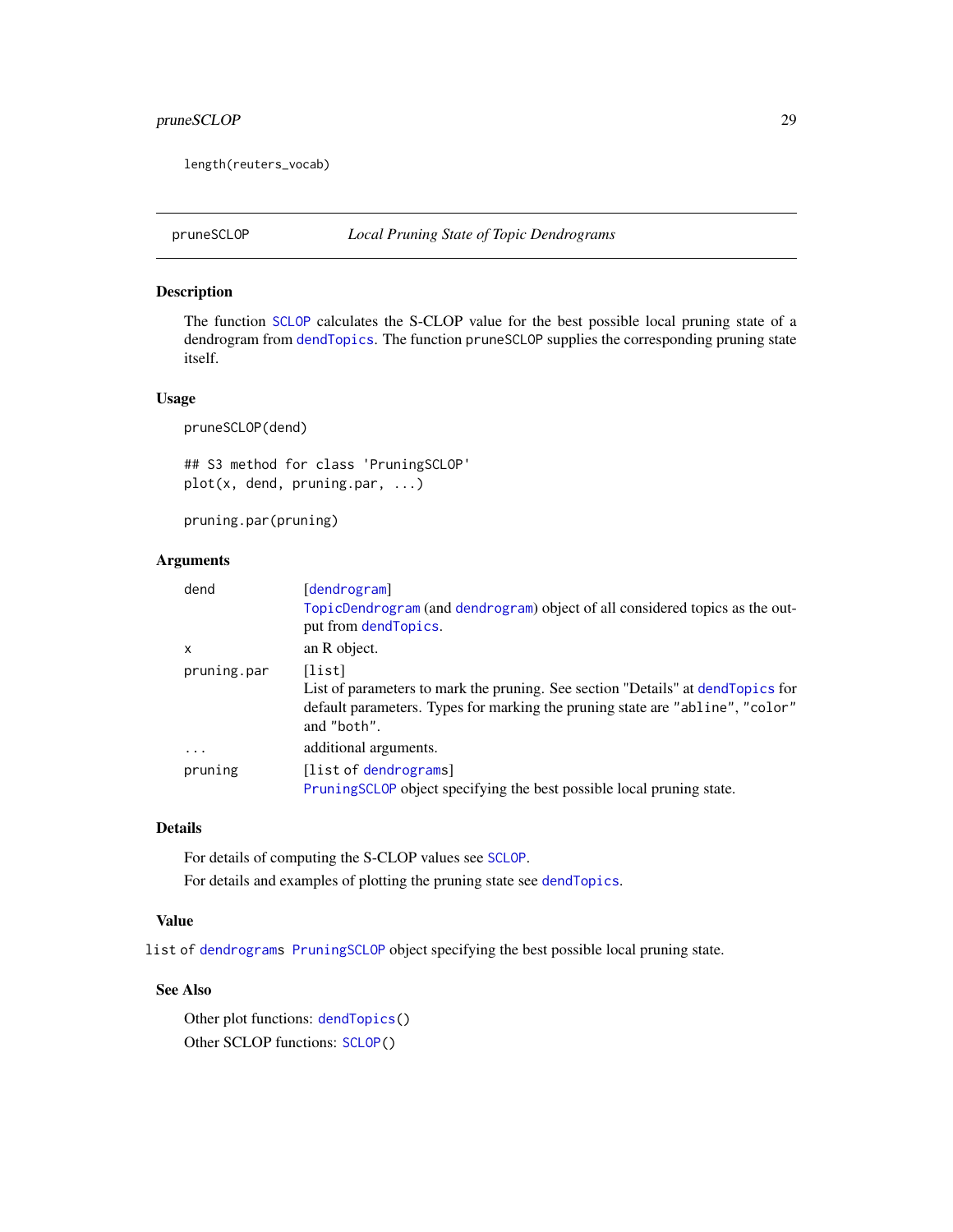<span id="page-29-1"></span><span id="page-29-0"></span>

## **Description**

Example Dataset from Reuters consisting of 91 articles. It can be used to familiarize with the bunch of functions offered by this package.

#### Usage

data(reuters\_docs)

data(reuters\_vocab)

#### Format

reuters\_docs is a list of documents of length 91 prepared by [LDAprep](#page-0-0). reuters\_vocab is a character vector of length 2141.

## Source

<http://ronaldo.cs.tcd.ie/esslli07/data/reuters21578-xml/>

## References

Lewis, David (1997). *Reuters-21578 Text Categorization Collection Distribution 1.0*. [http://kdd.](http://kdd.ics.uci.edu/databases/reuters21578/reuters21578.html) [ics.uci.edu/databases/reuters21578/reuters21578.html](http://kdd.ics.uci.edu/databases/reuters21578/reuters21578.html)

Luz, Saturnino. *XML-encoded version of Reuters-21578*. [http://ronaldo.cs.tcd.ie/esslli07/](http://ronaldo.cs.tcd.ie/esslli07/data/reuters21578-xml/) [data/reuters21578-xml/](http://ronaldo.cs.tcd.ie/esslli07/data/reuters21578-xml/)

<span id="page-29-2"></span>SCLOP *Similarity/Stability of multiple sets of Objects using Clustering with Local Pruning*

#### <span id="page-29-3"></span>Description

The function SCLOP calculates the S-CLOP value for the best possible local pruning state of a dendrogram from [dendTopics](#page-5-1). The function [pruneSCLOP](#page-28-1) supplies the corresponding pruning state itself.

To get all pairwise S-CLOP scores of two LDA runs, the function SCLOP.pairwise can be used. It returns a matrix of the pairwise S-CLOP scores.

All three functions use the function disparitySum to calculate the least possible sum of disparities (on the best possible local pruning state) on a given dendrogram.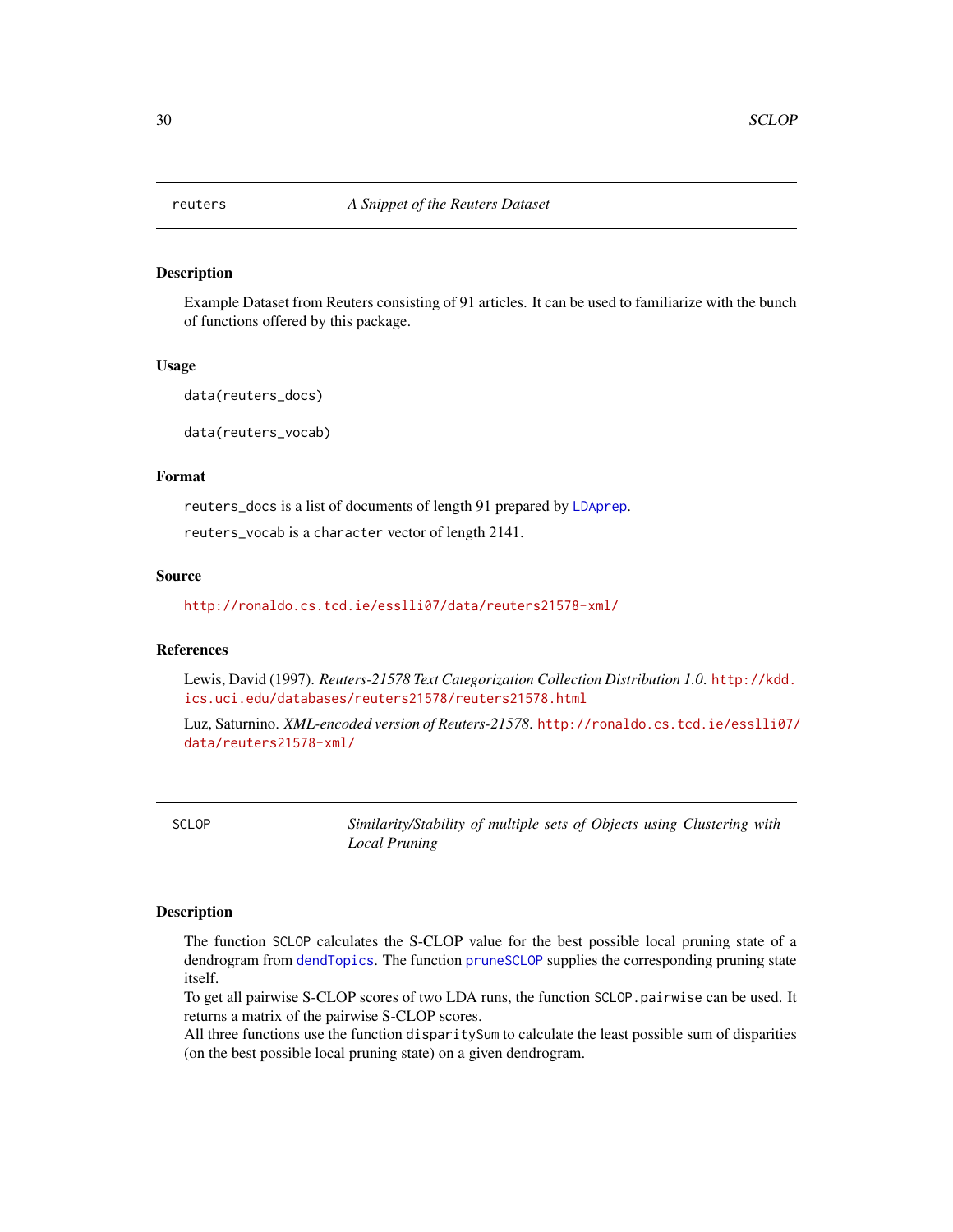#### <span id="page-30-0"></span>SCLOP 31

#### Usage

SCLOP(dend)

disparitySum(dend)

SCLOP.pairwise(sims)

#### Arguments

| dend | [dendrogram]                                                                                                        |
|------|---------------------------------------------------------------------------------------------------------------------|
|      | Output from dend Topics.                                                                                            |
| sims | [TopicSimilarity object or lower triangular named matrix]                                                           |
|      | TopicSimilarity object or pairwise jaccard similarities of underlying topics as                                     |
|      | the sims element from TopicSimilarity objects. The topic names should be                                            |
|      | formatted as $\langle Run X \rangle$ . $\langle Topic Y \rangle$ , so that the name before the first dot identifies |
|      | the LDA run.                                                                                                        |

## Details

For one specific cluster  $g$  and  $R$  LDA Runs the disparity is calculated by

$$
U(g):=\frac{1}{R}\sum_{r=1}^R|t_r^{(g)}-1|\cdot\sum_{r=1}^Rt_r^{(g)},
$$

while  $t^{(g)} = (t_1^{(g)},..., t_R^{(g)})^T$  contains the number of topics that belong to the different LDA runs and that occur in cluster  $q$ .

The function disparitySum returns the least possible sum of disparities  $U_{\Sigma}(G^*)$  for the best possible pruning state  $G^*$  with  $U_{\Sigma}(G) = \sum_{g \in G} U(g) \to \text{min}$ . The highest possible value for  $U_{\Sigma}(G^*)$ is limited by

$$
U_{\Sigma,\text{max}} := \sum_{g \in \tilde{G}} U(g) = N \cdot \frac{R-1}{R},
$$

with  $\tilde{G}$  denotes the corresponding worst case pruning state. This worst case scenario is useful for normalizing the SCLOP scores.

The function SCLOP then calculates the value

$$
\text{S-CLOP}(G^*):= 1 - \frac{1}{U_{\Sigma,\text{max}}} \cdot \sum_{g \in G^*} U(g) \ \in [0,1],
$$

where  $\Sigma$  $\sum_{g \in G^*} U(g) = U_{\Sigma}(G^*).$ 

## Value

- SCLOP [0,1] value specifying the S-CLOP for the best possible local pruning state of the given dendrogram.
- disparitySum [numeric(1)] value specifying the least possible sum of disparities on the given dendrogram.
- SCLOP.pairwise [symmetrical named matrix] with all pairwise S-CLOP scores of the given LDA runs.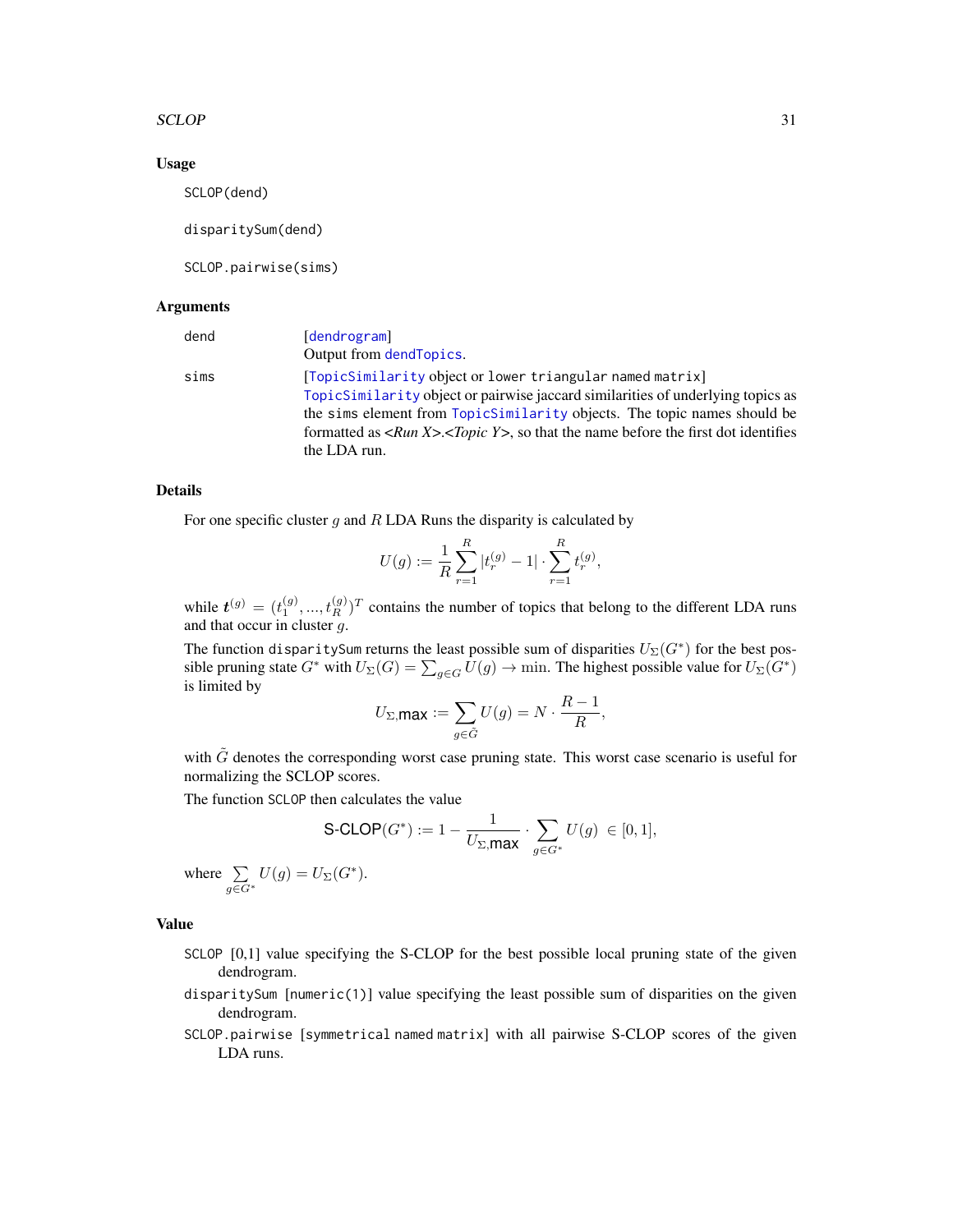## <span id="page-31-0"></span>See Also

Other SCLOP functions: [pruneSCLOP\(](#page-28-1))

Other workflow functions: [LDARep\(](#page-23-1)), [dendTopics\(](#page-5-1)), [getPrototype\(](#page-8-1)), [jaccardTopics\(](#page-15-1)), [mergeTopics\(](#page-27-1))

## Examples

```
res = LDARep(docs = reuters_docs, vocab = reuters_vocab, n = 4, K = 10, num.iterations = 30)
topics = mergeTopics(res, vocab = reuters_vocab)
jacc = jaccardTopics(topics, atLeast = 2)
dend = dendTopics(jacc)
SCLOP(dend)
```
disparitySum(dend)

```
SCLOP.pairwise(jacc)
SCLOP.pairwise(getSimilarity(jacc))
```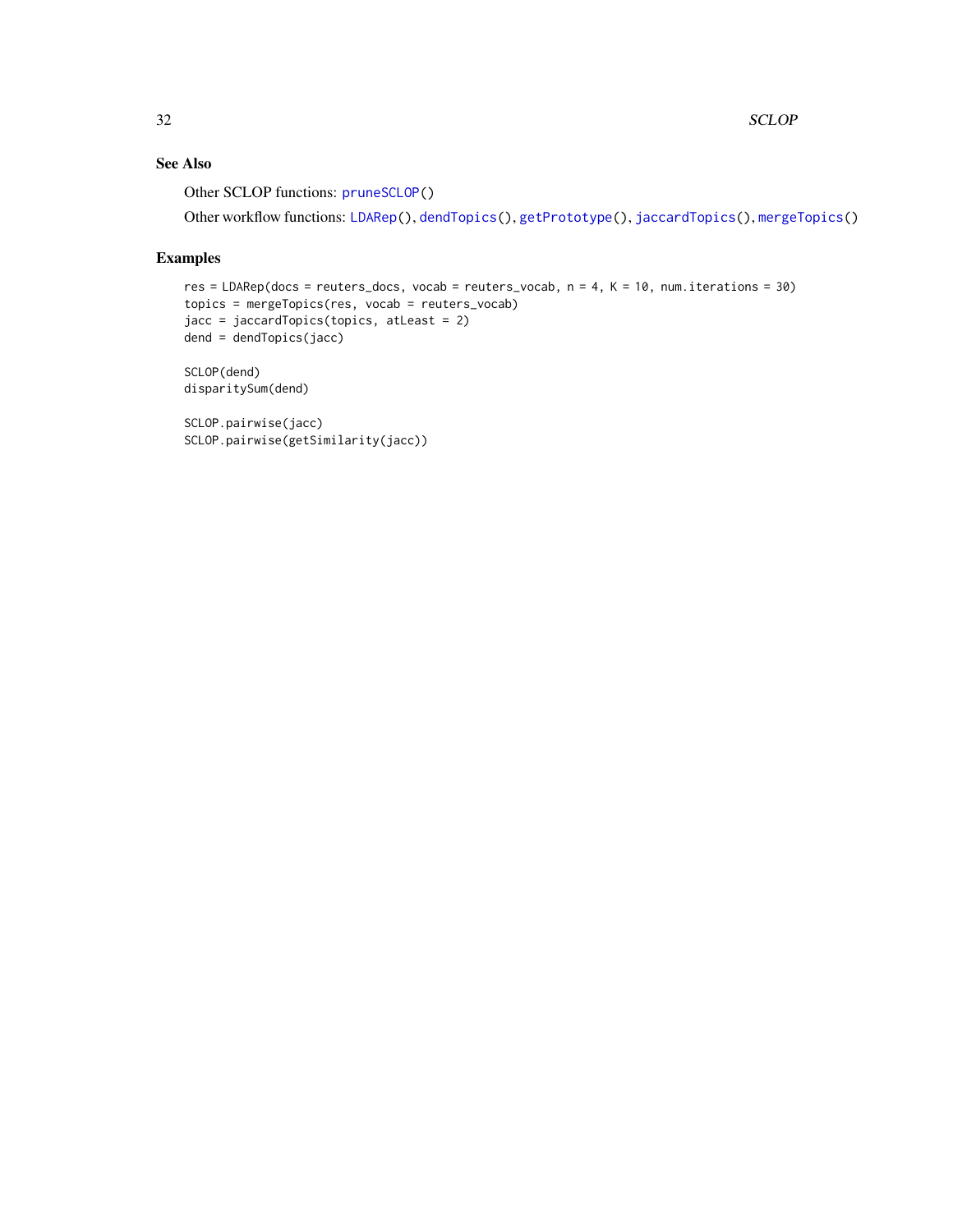# <span id="page-32-0"></span>**Index**

```
∗Topic datasets
    reuters, 30
as.LDA (LDA), 18
as.LDABatch, 2, 3, 6, 9, 19, 21, 26
as.LDARep, 2, 4, 5, 9, 19, 23, 25, 27
availableCores, 11, 17, 22, 24
chunk, 20
data.frame, 4, 5, 8, 13, 26
dendrogram, 7, 29, 31
dendTopics, 3, 6, 7, 12, 14, 17, 25, 28–32
disparitySum (SCLOP), 30
docs (reuters), 30
findDone, 4
fs_path, 9
getAlpha (getTopics), 14
getAssignments (getTopics), 14
getConsideredWords (getSimilarity), 14
getConsideredWords.PrototypeLDA
        (getSCLOP), 13
getDocument_expects (getTopics), 14
getDocument_sums (getTopics), 14
getEstimators (getTopics), 14
getEta (getTopics), 14
getID (getJob), 8
getID.PrototypeLDA (getSCLOP), 13
getJob, 3–6, 8, 14, 16, 21, 23, 25–27
getK (getTopics), 14
getLDA, 9
getLDA (getJob), 8
getLDA.PrototypeLDA (getSCLOP), 13
getLog.likelihoods (getTopics), 14
getMergedTopics (getSCLOP), 13
getNum.iterations (getTopics), 14
getParam (getTopics), 14
```
getParam.PrototypeLDA *(*getSCLOP*)*, [13](#page-12-0)

getParam.TopicSimilarity *(*getSimilarity*)*, [14](#page-13-0) getPrototype, *[3](#page-2-0)*, *[7](#page-6-0)*, [9,](#page-8-0) *[14](#page-13-0)*, *[17](#page-16-0)*, *[23](#page-22-0)*, *[25](#page-24-0)*, *[28](#page-27-0)*, *[32](#page-31-0)* getPrototypeID *(*getSCLOP*)*, [13](#page-12-0) getRegistry *(*getJob*)*, [8](#page-7-0) getRelevantWords *(*getSimilarity*)*, [14](#page-13-0) getRelevantWords.PrototypeLDA *(*getSCLOP*)*, [13](#page-12-0) getSCLOP, *[3](#page-2-0)*, *[9](#page-8-0)*, *[12](#page-11-0)*, [13,](#page-12-0) *[14](#page-13-0)*, *[16](#page-15-0)*, *[23](#page-22-0)* getSimilarity, *[3](#page-2-0)*, *[7](#page-6-0)*, *[9](#page-8-0)*, *[14](#page-13-0)*, [14,](#page-13-0) *[16,](#page-15-0) [17](#page-16-0)* getSimilarity.PrototypeLDA *(*getSCLOP*)*, [13](#page-12-0) getTopics, *[3](#page-2-0)*, *[9](#page-8-0)*, *[14](#page-13-0)*, [14,](#page-13-0) *[19](#page-18-0)*, *[21](#page-20-0)*, *[25](#page-24-0)* grepl, *[7](#page-6-0)* hclust, *[6,](#page-5-0) [7](#page-6-0)* is.LDA *(*LDA*)*, [18](#page-17-0) is.LDABatch *(*as.LDABatch*)*, [3](#page-2-0) is.LDARep *(*as.LDARep*)*, [5](#page-4-0) jaccardTopics, *[3](#page-2-0)*, *[7](#page-6-0)*, *[10](#page-9-0)[–12](#page-11-0)*, *[14](#page-13-0)*, [16,](#page-15-0) *[22,](#page-21-0) [23](#page-22-0)*, *[25](#page-24-0)*, *[28](#page-27-0)*, *[32](#page-31-0)* labels, *[7](#page-6-0)* labels\_colors, *[7](#page-6-0)* LDA, *[2–](#page-1-0)[6](#page-5-0)*, *[8](#page-7-0)*, *[11,](#page-10-0) [12](#page-11-0)*, *[14](#page-13-0)[–16](#page-15-0)*, [18,](#page-17-0) *[21](#page-20-0)*, *[23](#page-22-0)*, *[25](#page-24-0)*, *[27](#page-26-0)* lda.collapsed.gibbs.sampler, *[19,](#page-18-0) [20](#page-19-0)*, *[22](#page-21-0)[–24](#page-23-0)* LDABatch, *[3](#page-2-0)[–5](#page-4-0)*, *[8](#page-7-0)[–11](#page-10-0)*, *[16](#page-15-0)*, *[19](#page-18-0)*, [20,](#page-19-0) *[25,](#page-24-0) [26](#page-25-0)*, *[28](#page-27-0)* LDAprep, *[20](#page-19-0)*, *[22](#page-21-0)*, *[24](#page-23-0)*, *[30](#page-29-0)* LDAPrototype, *[3](#page-2-0)*, *[6](#page-5-0)*, *[9](#page-8-0)*, *[11,](#page-10-0) [12](#page-11-0)*, *[14](#page-13-0)*, [21,](#page-20-0) *[25](#page-24-0)*, *[27](#page-26-0)* ldaPrototype *(*ldaPrototype-package*)*, [2](#page-1-0) ldaPrototype-package, [2](#page-1-0) LDARep, *[3](#page-2-0)*, *[5](#page-4-0)[–12](#page-11-0)*, *[16,](#page-15-0) [17](#page-16-0)*, *[19](#page-18-0)*, *[21](#page-20-0)*, *[23](#page-22-0)*, [24,](#page-23-0) *[27,](#page-26-0) [28](#page-27-0)*, *[32](#page-31-0)* mergeBatchTopics, *[4](#page-3-0)*, *[9](#page-8-0)*, *[21](#page-20-0)*, [25,](#page-24-0) *[27,](#page-26-0) [28](#page-27-0)* mergeRepTopics, *[6](#page-5-0)*, *[9](#page-8-0)*, *[23](#page-22-0)*, *[25,](#page-24-0) [26](#page-25-0)*, [26,](#page-25-0) *[28](#page-27-0)* mergeTopics, *[3](#page-2-0)*, *[7](#page-6-0)*, *[11,](#page-10-0) [12](#page-11-0)*, *[17](#page-16-0)*, *[22](#page-21-0)*, *[25](#page-24-0)[–27](#page-26-0)*, [28,](#page-27-0) *[32](#page-31-0)*